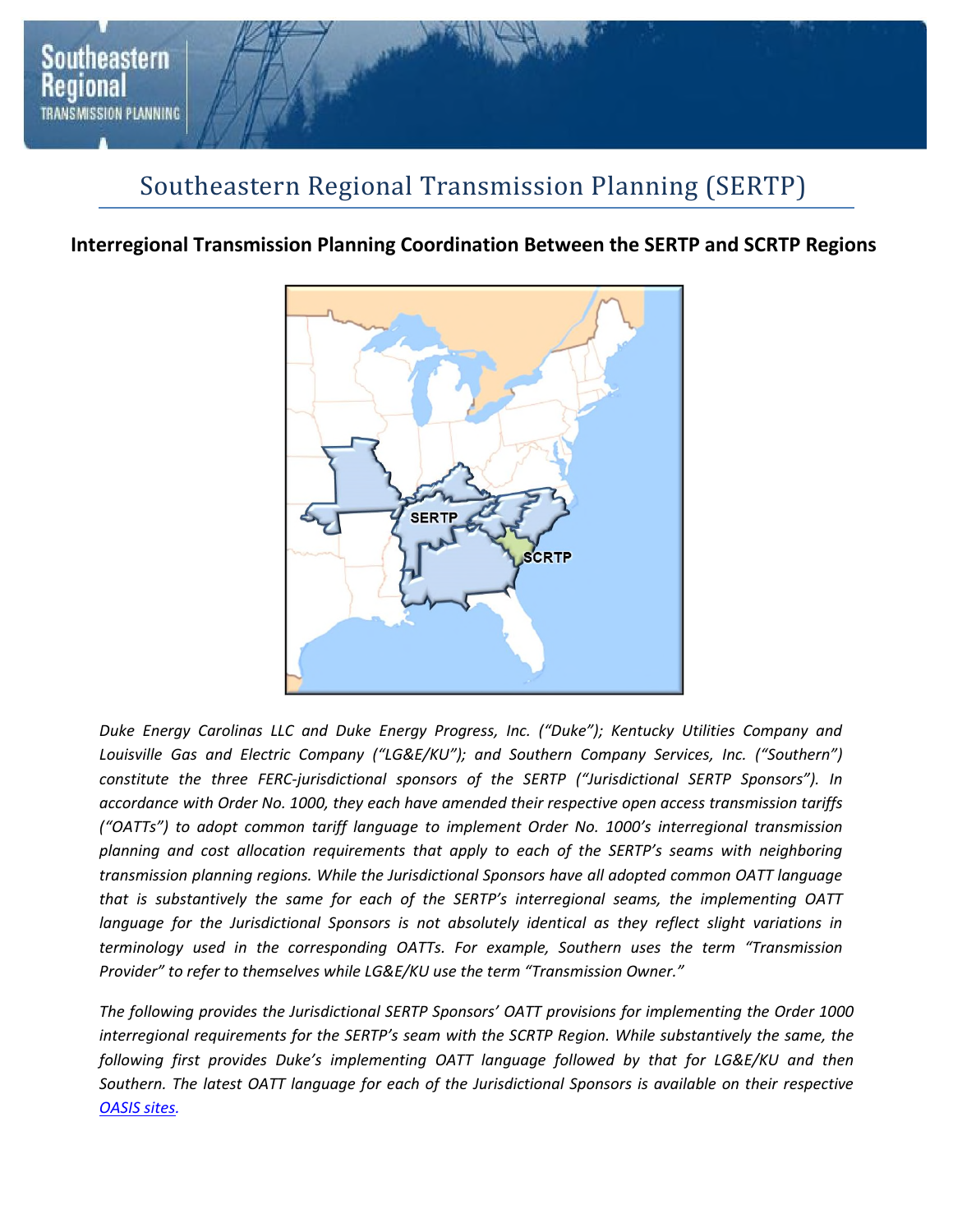Duke Energy Carolinas LLC and Duke Energy Progress, Inc.

Attachment N-1-SCRTP

Interregional Transmission Coordination Between the SERTP and SCRTP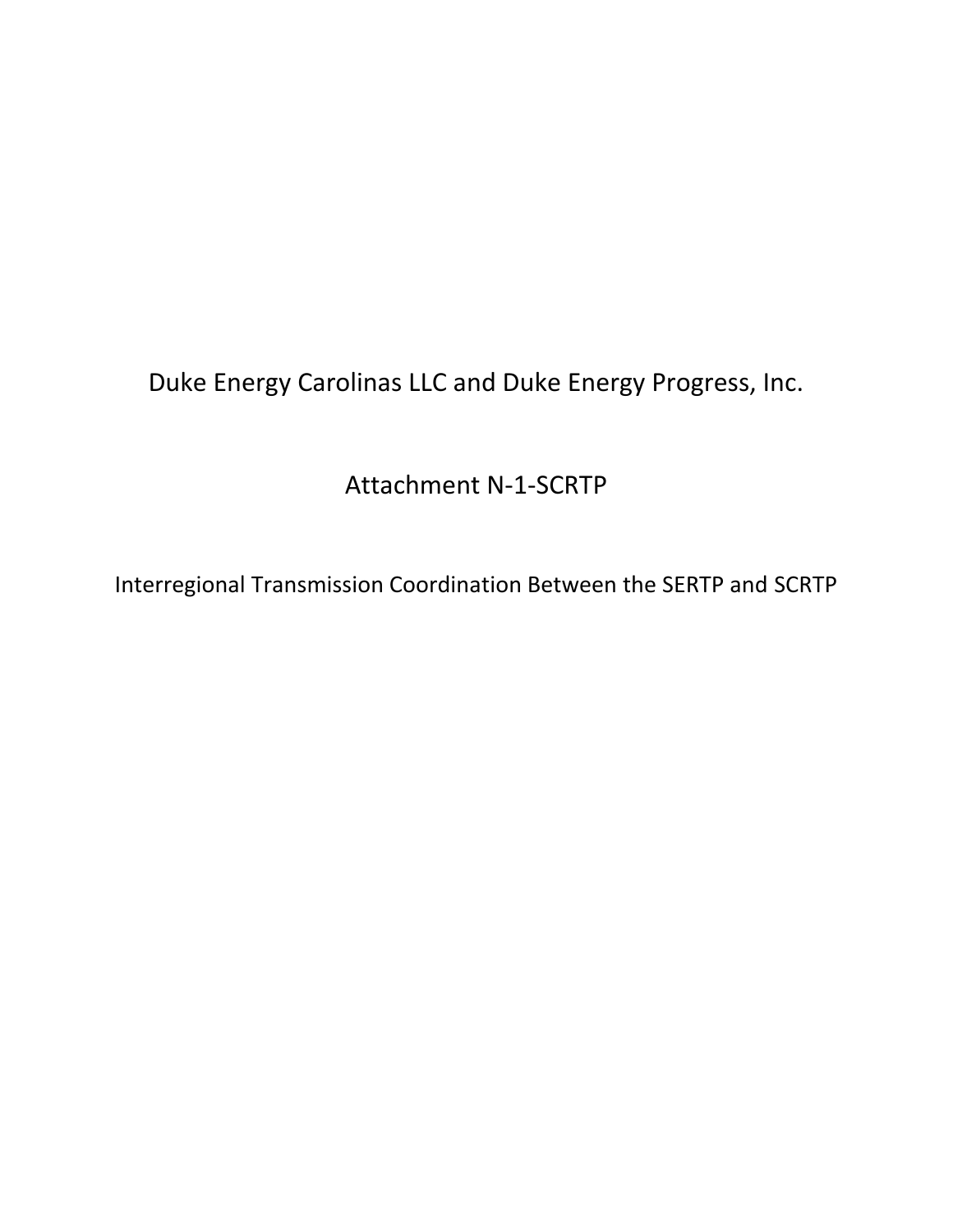#### **ATTACHMENT N-1 - SCRTP**

#### **Interregional Transmission Coordination Between the SERTP and SCRTP Regions**

The Duke Transmission Provider, through its regional transmission planning process coordinates with the public utility transmission providers in the South Carolina Regional Transmission Planning Process region ("SCRTP") to address transmission planning coordination issues related to interregional transmission facilities. The interregional transmission coordination procedures include a detailed description of the process for coordination between the public utility transmission providers in the SERTP and the SCRTP (i) with respect to an interregional transmission facility that is proposed to be located in both transmission planning regions and (ii) to identify possible interregional transmission facilities that could address transmission needs more efficiently or cost effectively than transmission facilities included in the respective regional or local transmission plans. The interregional transmission coordination procedures are hereby provided in this Attachment N-1 - SCRTP with additional materials provided on the Regional Planning website.

The Duke Transmission Provider ensures that the following requirements are included in the interregional transmission coordination procedures:

- (1) A commitment to coordinate and share the results of the SERTP and the SCRTP regional transmission plans to identify possible interregional transmission projects that could address transmission needs more efficiently or cost-effectively than separate transmission facilities, as well as a procedure for doing so;
- (2) A formal procedure to identify and jointly evaluate transmission facilities that are proposed to be located in both transmission planning regions;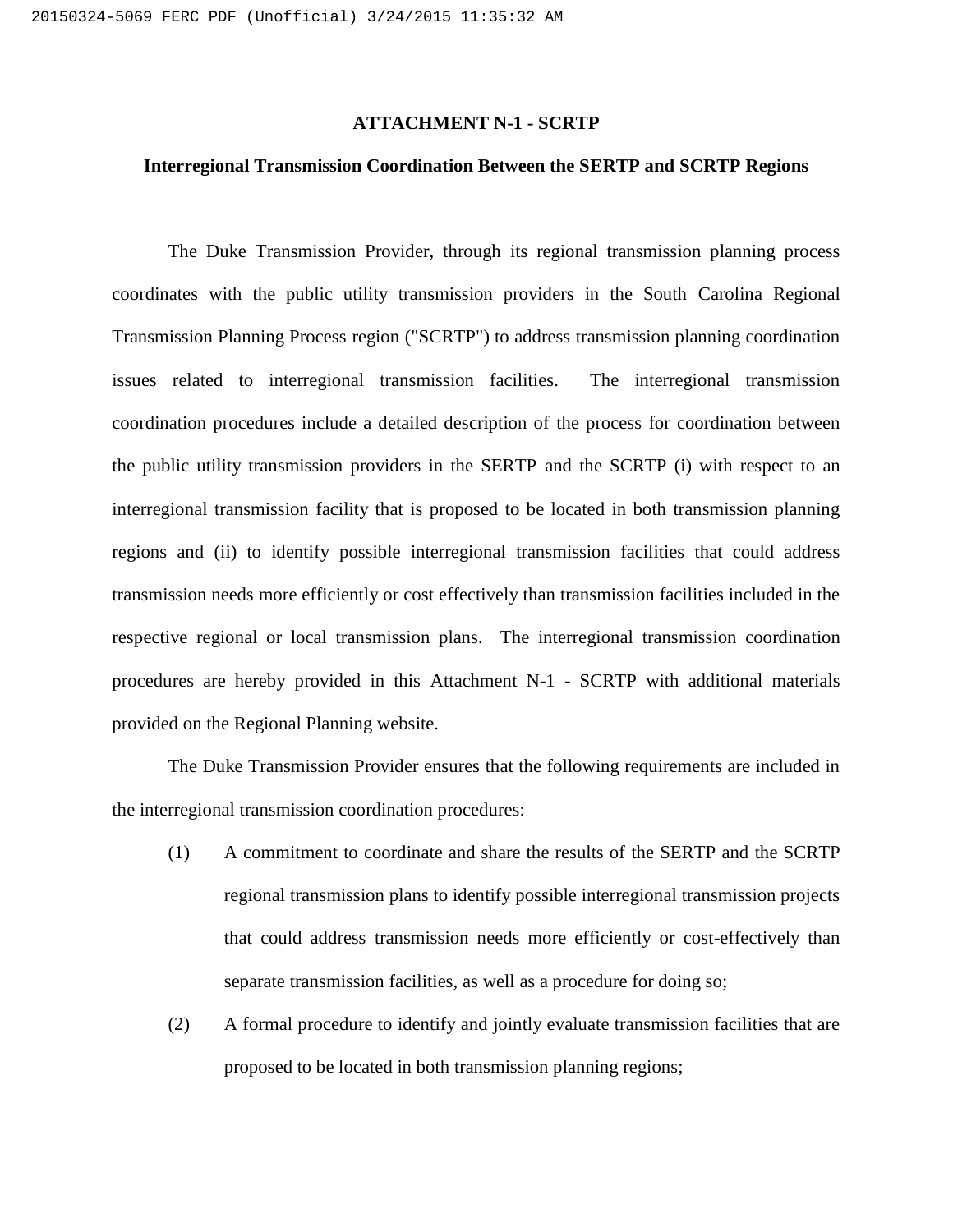- (3) A duty to exchange, at least annually, planning data and information; and
- (4) A commitment to maintain a website or e-mail list for the communication of information related to the coordinated planning process.

The Duke Transmission Provider has worked with the transmission providers located in the SCRTP to develop a mutually agreeable cost allocation method for new interregional transmission facilities that are located within both transmission planning regions. Such cost allocation methodology, which satisfies the six interregional cost allocation principles set forth in Order No. 1000, is included in this Attachment N-1 - SCRTP.

For purposes of this Attachment N-1 - SCRTP, the SERTP regional transmission planning process is the process described in Attachment N-1 of this Tariff; the SCRTP's regional transmission planning process is the process described in the relevant Attachment Ks (or analog tariff sections) of the public utility transmission providers in the SCRTP. References to the respective regional transmission planning processes in this Attachment N-1 - SCRTP are intended to identify the activities described in those tariff provisions. Unless noted otherwise, Section references in this Attachment N-1 - SCRTP refer to Sections within this Attachment N-1 - SCRTP.

#### **INTERREGIONAL TRANSMISSION PLANNING PRINCIPLES**

Representatives of the SERTP and the SCRTP will meet no less than once per year to facilitate the interregional coordination procedures described below (as applicable). Representatives of the SERTP and the SCRTP may meet more frequently during the evaluation of project(s) proposed for purposes of interregional cost allocation between the SERTP and the SCRTP.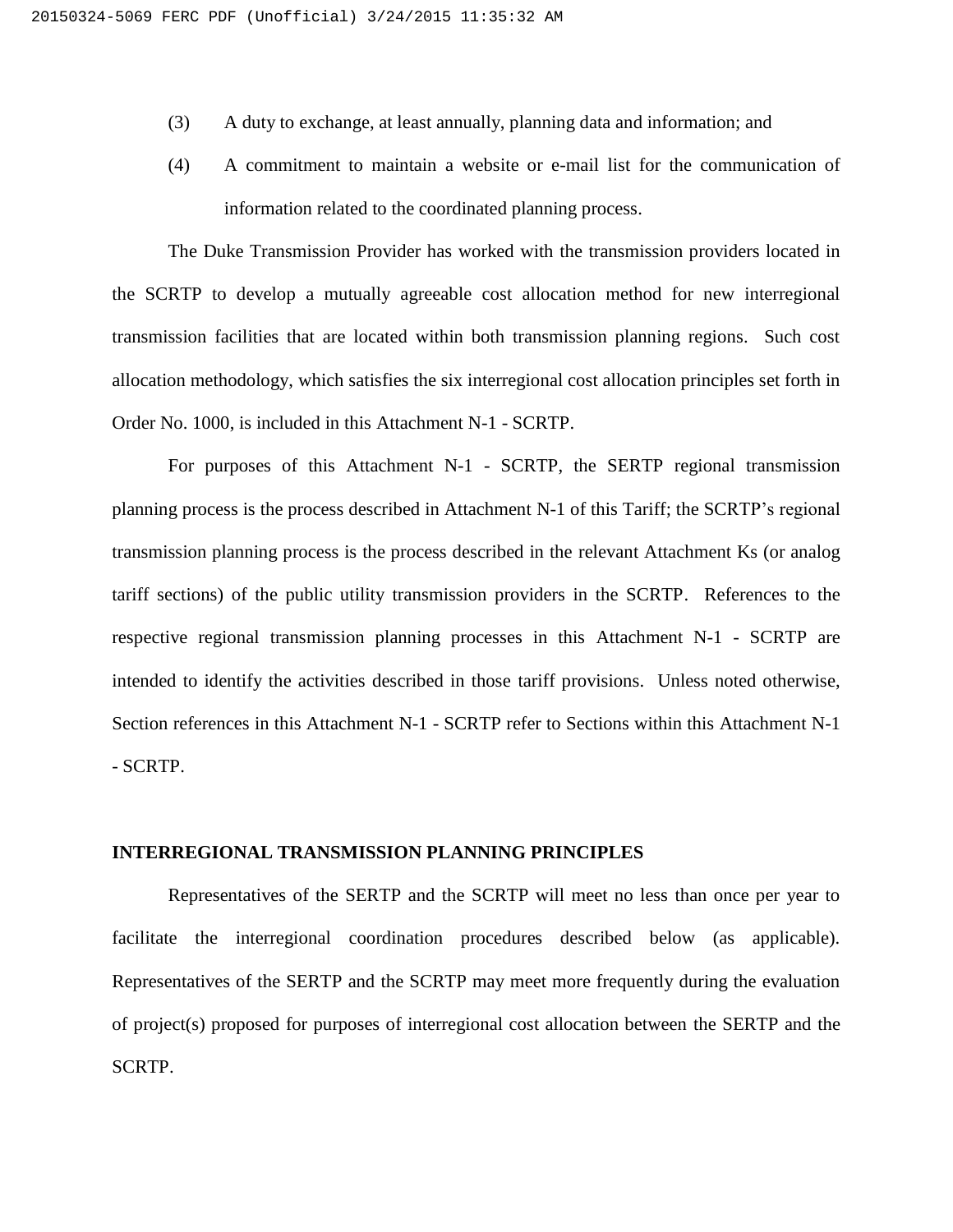## **1. Coordination**

- **1.1 Review of Respective Regional and Local plans:** Biennially, the Duke Transmission Provider and the public utility transmission providers in the SCRTP shall review each other's current regional and local plan(s) and engage in the data exchange and joint evaluation described in Sections 2 and 3.
- **1.2 Review of Proposed Interregional Projects:** The Duke Transmission Provider and the public utility transmission providers in the SCRTP will coordinate with regard to the evaluation of interregional transmission projects identified by the Duke Transmission Provider and the public utility transmission providers in the SCRTP as well as interregional transmission projects proposed for Interregional Cost Allocation Purposes ("Interregional CAP"), pursuant to Sections 3 and 4, below. Initial coordination activities regarding new interregional proposals will typically begin during the third calendar quarter. The Duke Transmission Provider and the public utility transmission providers in the SCRTP will typically exchange status updates for new interregional transmission project proposals or proposals currently under consideration every six (6) months, or as needed. These status updates will include, if applicable: (i) an update of the region's evaluation of the proposal; (ii) the latest calculation of Regional Benefits (as defined in Section 4.2); (iii) the anticipated timeline for future assessments; and (iv) reevaluations related to the proposal.
- **1.3 Coordination of Assumptions Used in Joint Evaluation:** The Duke Transmission Provider and the public utility transmission providers in the SCRTP will coordinate assumptions used in joint evaluations, as necessary, which include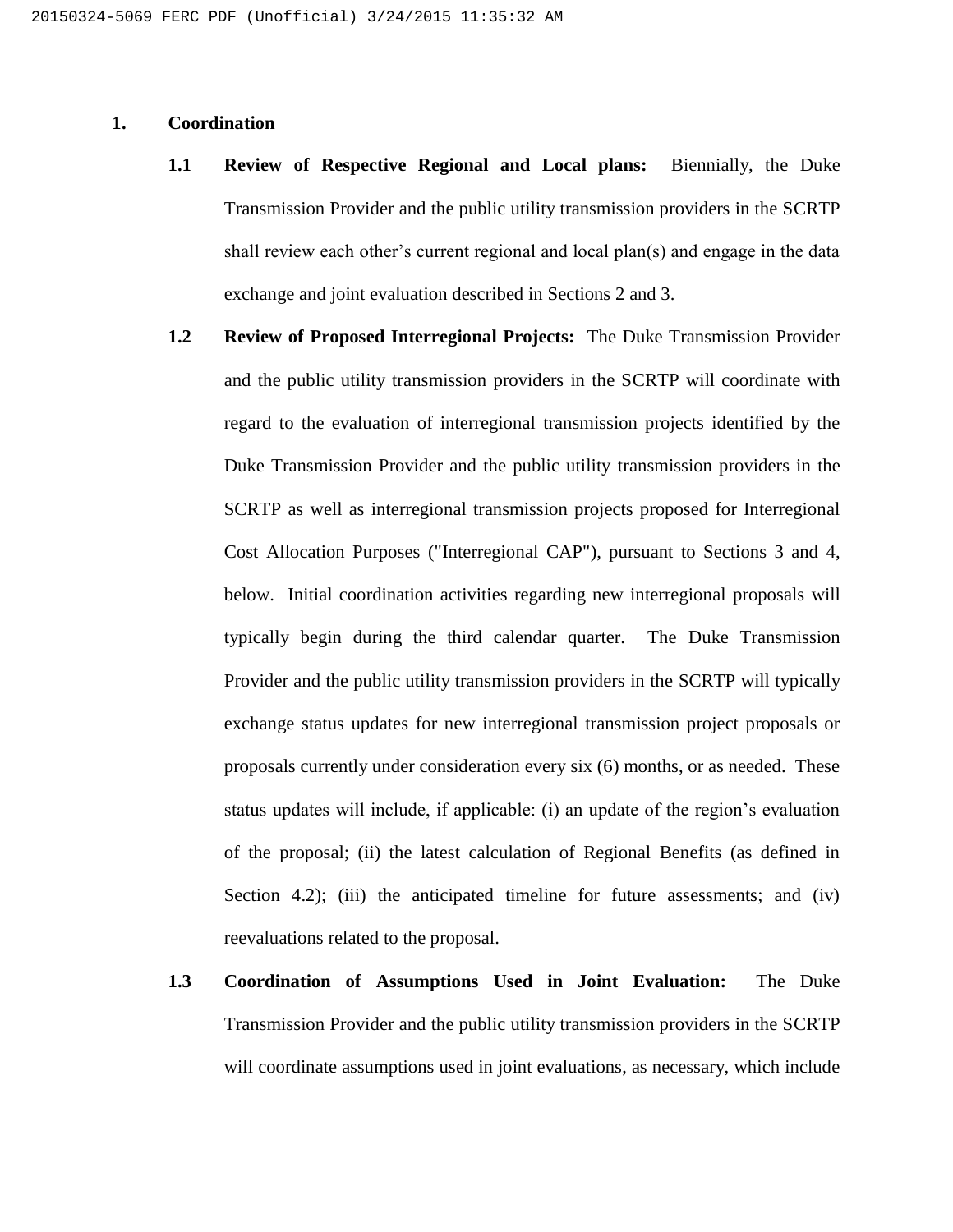items such as:

- o Expected timelines/milestones associated with the joint evaluation
- o Study assumptions
- o Regional benefit calculations.

#### **2. Data Exchange**

**2.1** At least annually, the Duke Transmission Provider and the public utility transmission providers in the SCRTP shall exchange power-flow models and associated data used in the regional transmission planning processes to develop their respective then-current regional and local transmission plan(s). This exchange will typically occur by the beginning of each region's transmission planning cycle. Additional transmission-based models and data may be exchanged between the Duke Transmission Provider and the public utility transmission providers in the SCRTP as necessary and if requested. For purposes of the interregional coordination activities outlined in this Attachment N-1 - SCRTP, data and models used in the development of the SERTP and the SCRTP then-current regional and local transmission plans and used in their respective regional transmission planning processes will be exchanged. This data will be posted on the pertinent regional transmission planning process' website, consistent with the posting requirements of the respective regional transmission planning processes, and may be treated as CEII as appropriate. The Duke Transmission Provider shall notify the public utility transmission providers in the SCRTP of such posting.

**2.2** The SERTP regional and local transmission plans will be posted on the Regional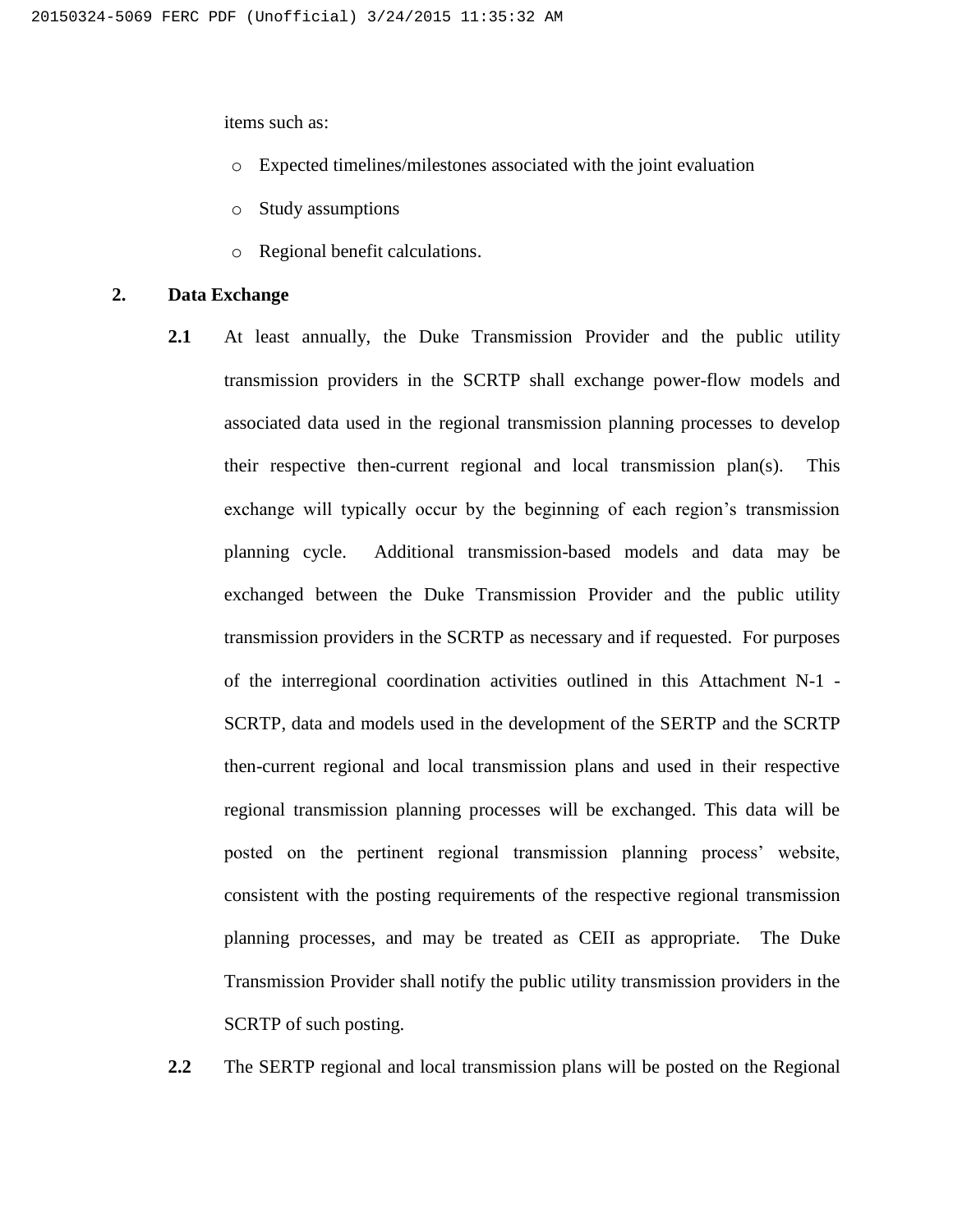Planning website pursuant to the Duke Transmission Provider's regional transmission planning process. The Duke Transmission Provider will also notify the public utility transmission providers in the SCRTP of such posting. The SCRTP will exchange its then-current regional and local plan(s) in a similar manner according to its regional transmission planning process.

#### **3. Joint Evaluation**

- **3.1 Identification of Interregional Projects:** The Duke Transmission Provider and the public utility transmission providers in the SCRTP shall exchange planning models and data and current regional and local transmission plans as described in Section 2. The Duke Transmission Provider and the public utility transmission providers in the SCRTP will review one another's then-current regional and local plan(s) in accordance with the coordination procedures described in Section 1 and their respective regional transmission planning processes. If, through this review, the Transmission Provider and the public utility transmission providers in the SCRTP identify a potential interregional project that could be more efficient or cost effective than projects included in the respective regional or local plans, the Duke Transmission Provider and the public utility transmission providers in the SCRTP will jointly evaluate the potential project pursuant to Section 3.4.
- **3.2 Identification of Interregional Projects by Stakeholders:** Stakeholders may propose projects that may be more efficient or cost-effective than projects included in the SERTP and the SCRTP regional or local transmission plans. Stakeholders may propose these projects pursuant to the procedures in each region's regional transmission planning processes. The Duke Transmission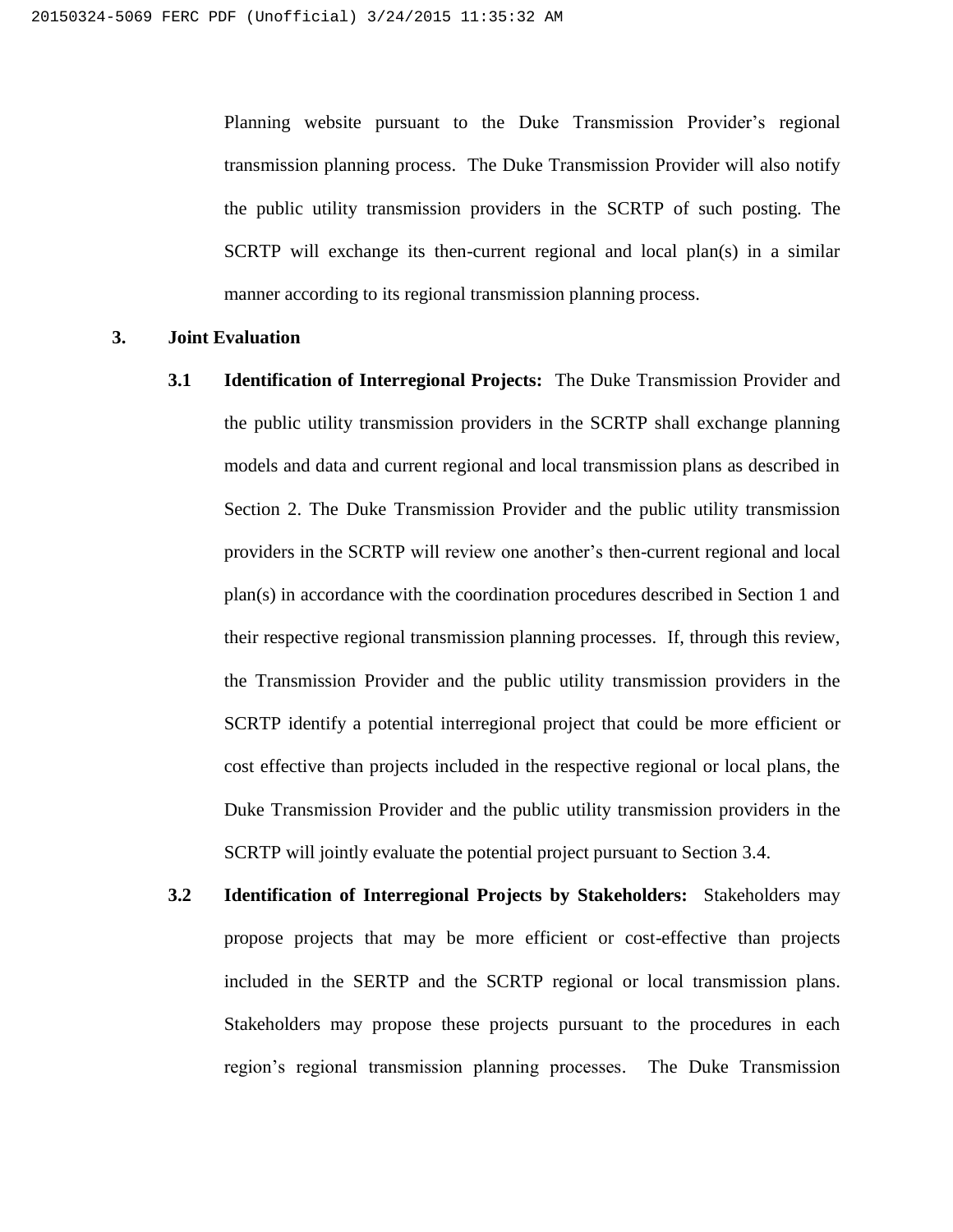Provider and the public utility transmission providers in the SCRTP will evaluate interregional projects proposed by stakeholders pursuant to Section 3.4.

- **3.3 Identification of Interregional Projects by Developers**: Interregional transmission projects proposed for potential Interregional CAP must be submitted in both the SERTP and SCRTP regional transmission planning processes. The project submittal must satisfy the requirements of Section 4.1. The submittal must identify the potential transmission project as interregional in scope and identify the SERTP and SCRTP as regions in which the project is proposed to interconnect. The Duke Transmission Provider will verify whether the submittal for the potential interregional transmission project satisfies all applicable requirements. Upon finding that the proposed interregional transmission project satisfies all such applicable requirements, the Duke Transmission Provider will notify the public utility transmission provider(s) in the SCRTP. Once the potential project has been proposed through the regional transmission planning processes in both regions, and upon both regions so notifying one another that the project is eligible for consideration pursuant to their respective regional transmission planning processes, the Duke Transmission Provider and the public utility transmission providers in the SCRTP will jointly evaluate the proposed interregional projects pursuant to Sections 3 and 4.
- **3.4 Evaluation of Interregional Projects:** The Duke Transmission Provider and the public utility transmission providers in the SCRTP shall act through their respective regional transmission planning processes to evaluate potential interregional transmission projects and to determine whether the inclusion of any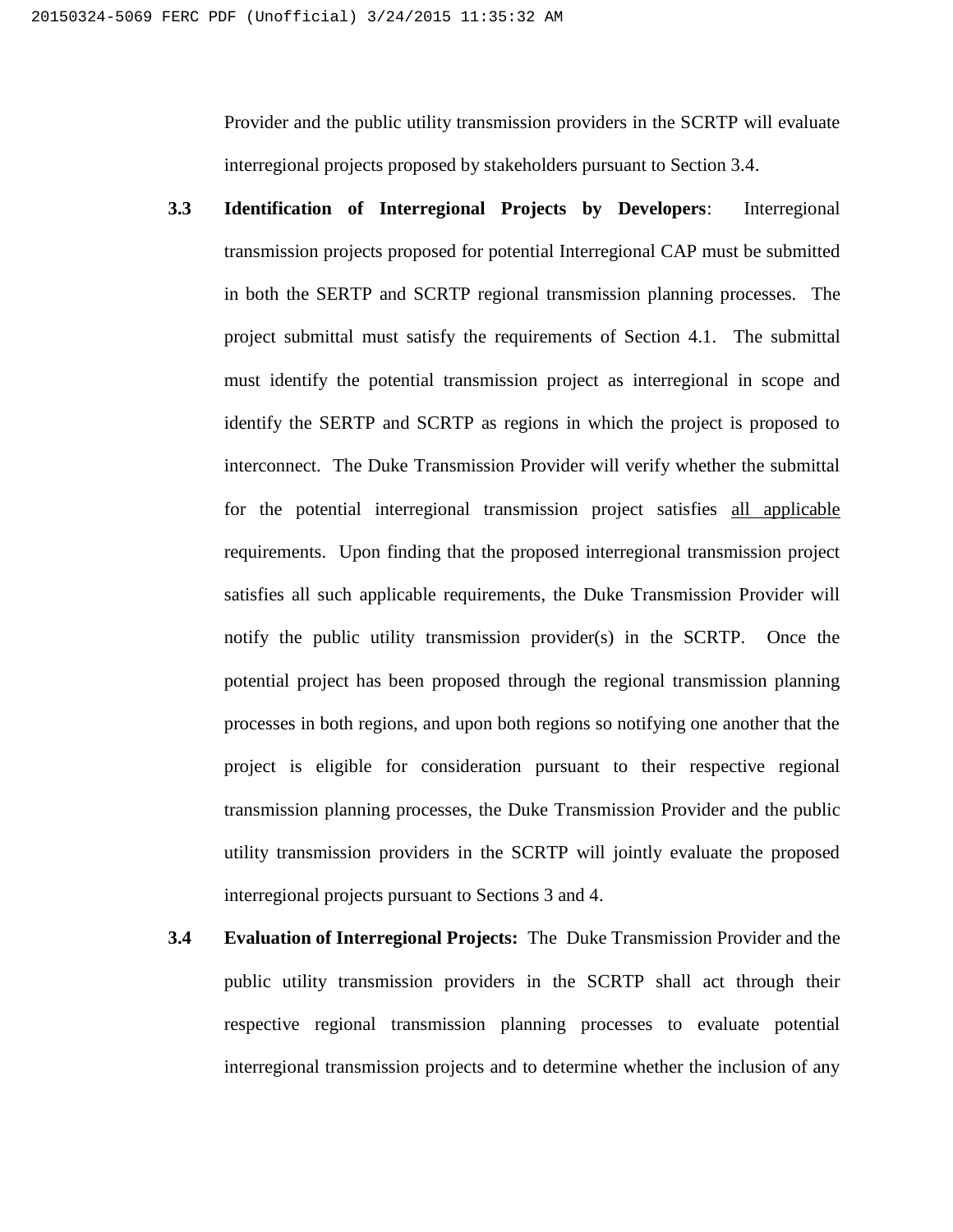potential interregional transmission projects in each region's regional transmission plan would be more efficient or cost-effective than projects included in their respective then-current regional or local transmission plans. Such analysis shall be consistent with accepted transmission planning practices of the respective regions and the methods utilized to produce each region's respective regional and local transmission plan(s). The Duke Transmission Provider will evaluate potential interregional transmission projects consistent with Sections 4, 5 and 20 of Attachment N-1. To the extent possible and as needed, assumptions and models will be coordinated between the Transmission Provider and the public utility transmission providers in the SCRTP as described in Section 1. Data shall be exchanged to facilitate this evaluation using the procedures described in Section 2.

- **3.5 Initial Evaluation of Interregional Projects Proposed for Interregional Cost Allocation Purposes:** If an interregional project is proposed in the SERTP and the SCRTP for Interregional CAP, the initial evaluation of the project will typically begin during the third calendar quarter, with analysis conducted in the same manner as analysis of interregional projects identified pursuant to Sections 3.1 and 3.2. Projects proposed for Interregional CAP shall also be subject to the requirements of Section 4.
- **4. Cost Allocation:** If an interregional project is proposed for Interregional CAP in the SERTP and the SCRTP, then the following methodology applies:
	- **4.1 Interregional Projects Proposed for Interregional Cost Allocation Purposes:** For a transmission project to be considered for Interregional CAP within the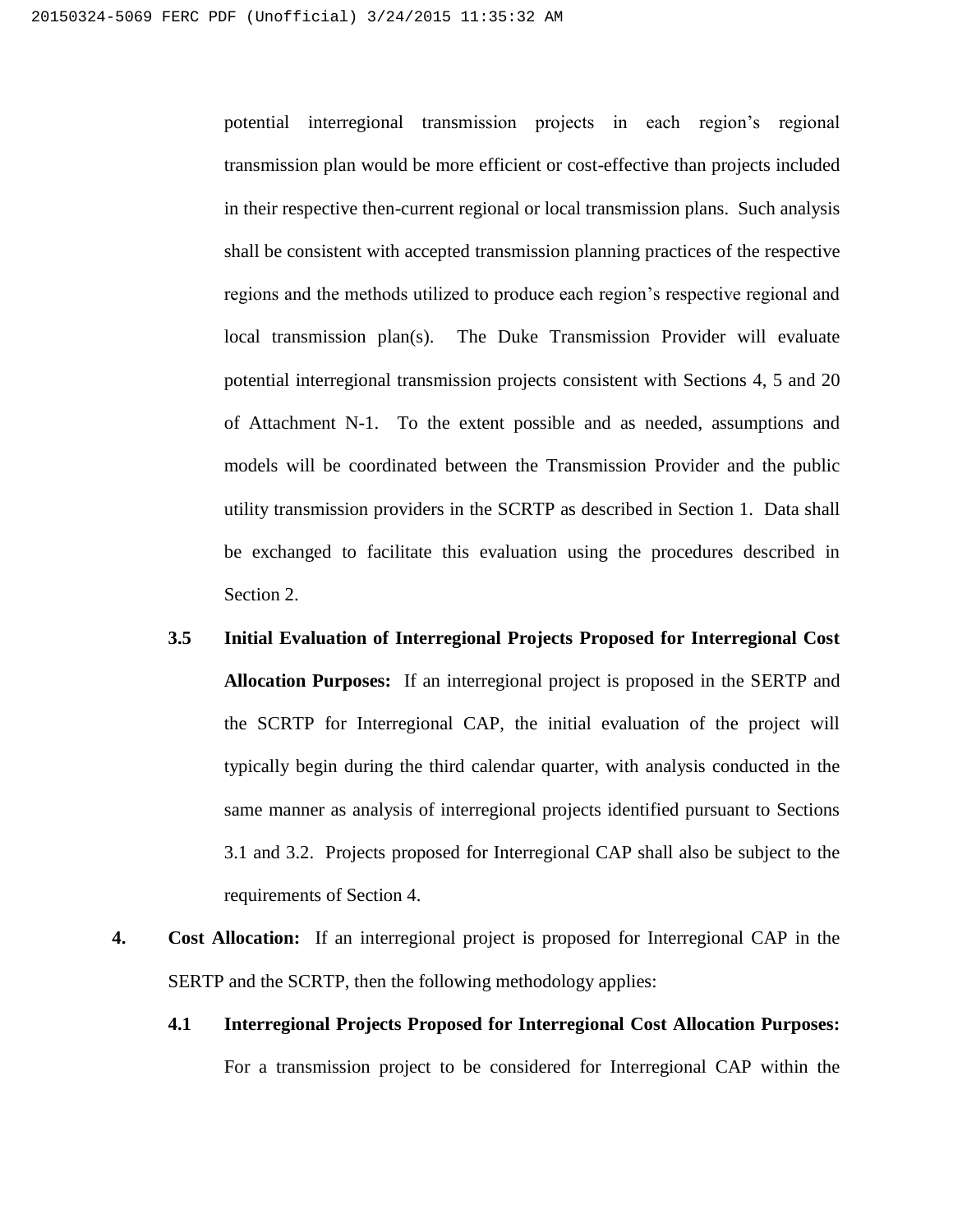SERTP and the SCRTP, the following criteria must be met:

- A. The transmission project must be interregional in nature:
	- o Be located in both the SERTP and the SCRTP regions;
	- o Interconnect to transmission facilities in both the SERTP and SCRTP regions. The facilities to which the project is proposed to interconnect may be either existing transmission facilities or transmission projects included in the regional transmission plan that are currently under development;
	- o Meet the qualification criteria for transmission projects potentially eligible to be included in the regional transmission plans for purposes of cost allocation in both the SERTP and the SCRTP, pursuant to their respective regional transmission planning processes.
- B. On a case-by-case basis, the Duke Transmission Provider and the public utility transmission providers in the SCRTP will consider a transmission project that does not satisfy all of the criteria specified in Section 4.1.A but: (i) meets the threshold criteria for a project proposed to be included in the regional transmission plan for purposes of cost allocation in only one of the two regions; (ii) would be located in both regions; and (iii) would be interconnected to transmission facilities in both the SERTP and SCRTP regions. The facilities to which the project is proposed to interconnect may be either existing transmission facilities or transmission projects included in the regional transmission plan that are currently under development.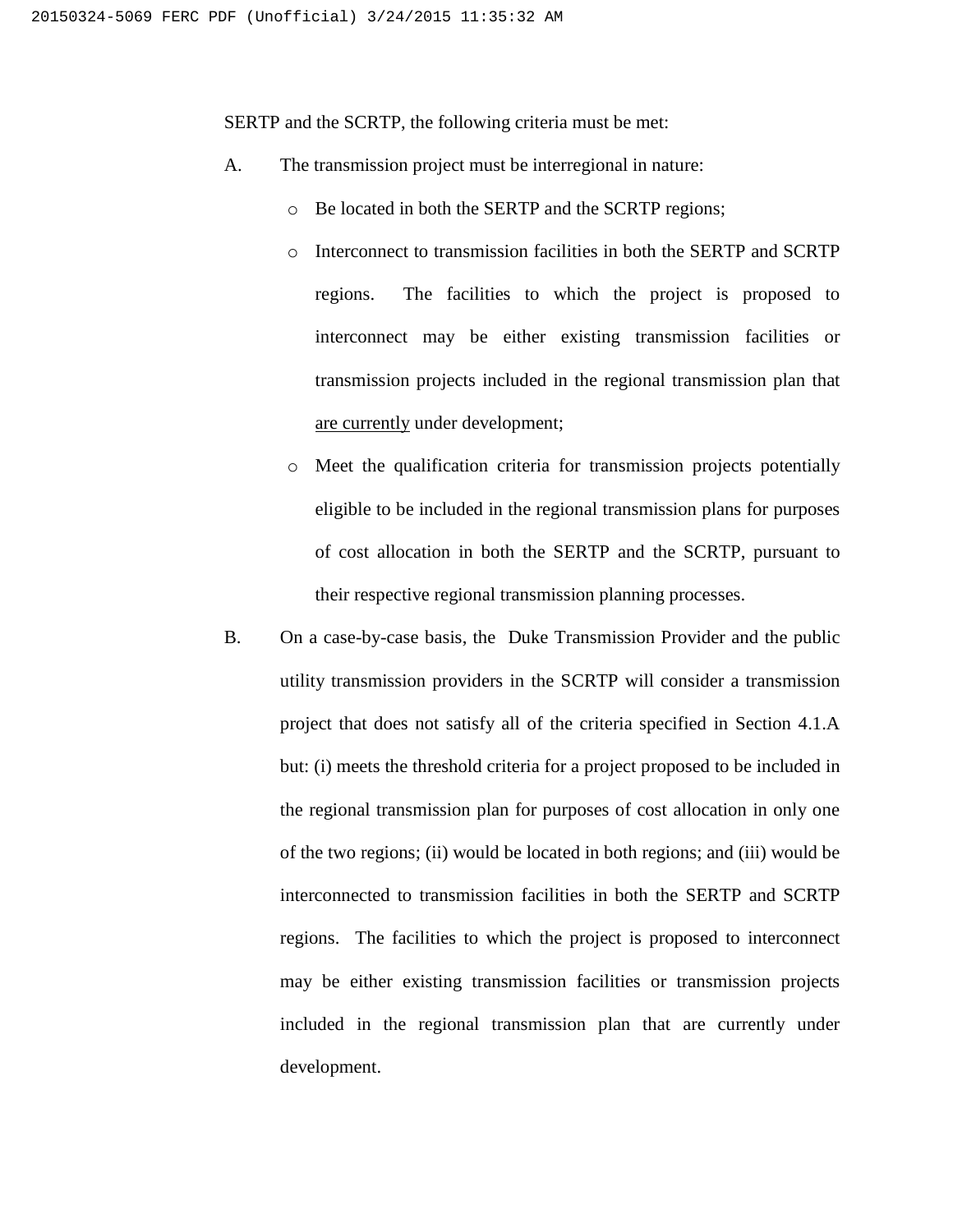- C. The transmission project must be proposed for purposes of cost allocation in both the SERTP and the SCRTP.
	- o The transmission developer and project submittal must satisfy all criteria specified in the respective regional transmission processes.
	- o The proposal should be submitted in the timeframes outlined in the respective regional transmission planning processes.
- **4.2 Evaluation of Interregional Projects Proposed for Interregional Cost Allocation Purposes:**Interregional projects proposed for Interregional CAP in the SERTP and the SCRTP shall be evaluated within the respective regions as follows:
	- A. Each region, acting through its regional transmission planning process, will evaluate proposals to determine whether the proposed project(s) addresses transmission needs that are currently being addressed with projects in its regional or local transmission plan and, if so, which projects in the regional or local transmission plan could be displaced by the proposed project(s).
	- B. Based upon its evaluation, each region will quantify a Regional Benefit based upon the transmission costs that each region is projected to avoid due to its transmission project(s) being displaced by the proposal.
		- o For purposes of this Attachment N-1 SCRTP, "Regional Benefit" means the total avoided capital costs of projects included in the thencurrent regional or local transmission plans that would be displaced if the proposed interregional transmission project was included. The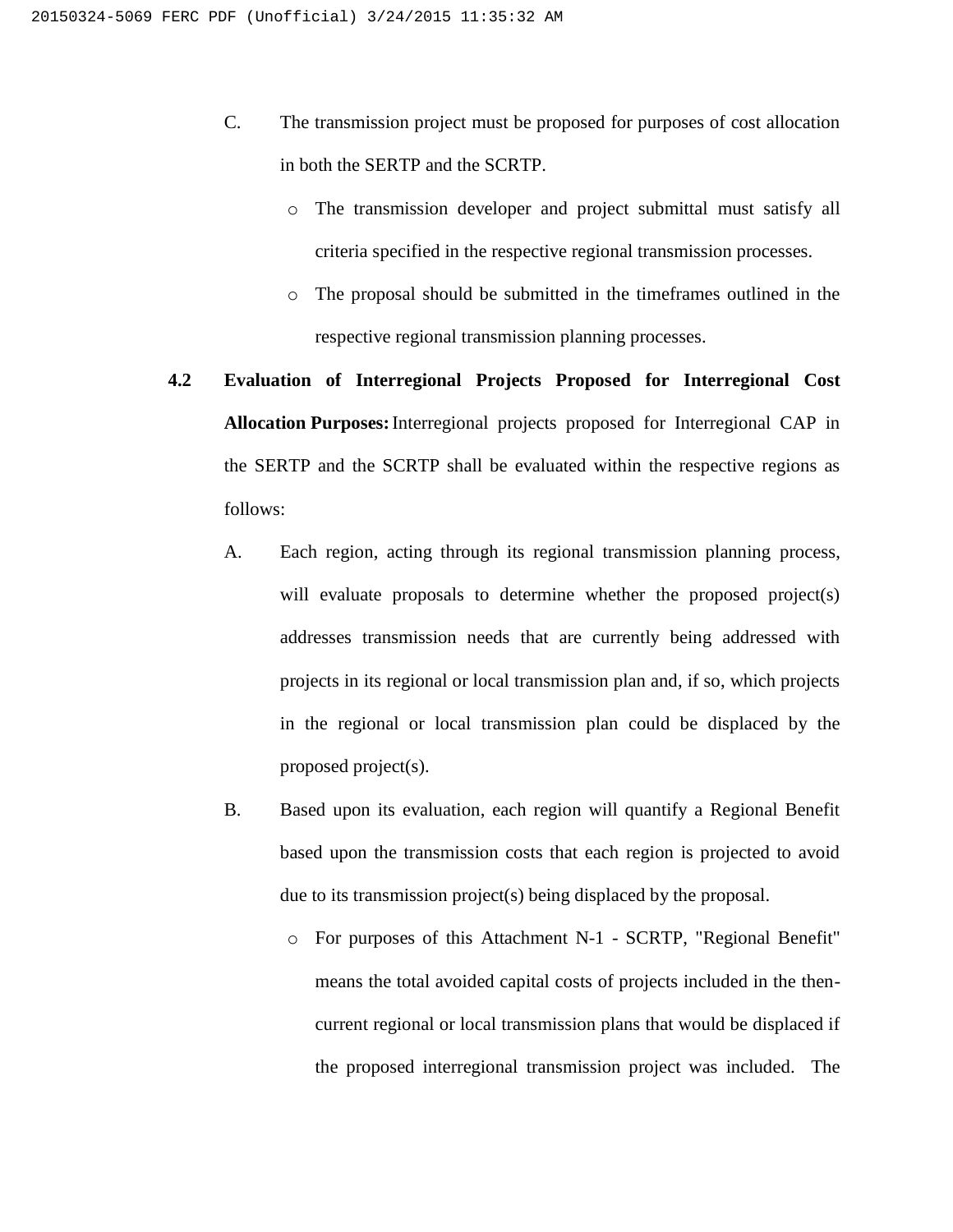Regional Benefit is not necessarily the same as the benefits used for purposes of *regional* cost allocation.

- **4.3. Calculation of Benefit to Cost Ratio:** Each region will calculate a regional benefit to cost ("BTC") ratio consistent with its regional process and compare the BTC ratio to its respective threshold to determine if the interregional project appears to be more efficient or cost effective than those projects included in its current regional or local transmission plan. For purposes of this BTC ratio evaluation:
	- A. Each region shall utilize the benefit calculation(s) as defined in such region's regional transmission planning process (for purposes of clarity, these benefits are not necessarily the same as the Regional Benefits determined pursuant to Section 4.2).
	- B. Each region shall utilize the cost calculation(s) as defined in such region's regional transmission planning process. The anticipated percentage allocation of costs of the interregional project to each region shall be based upon the ratio of the region's Regional Benefit to the sum of the Regional Benefits identified for both the SERTP and the SCRTP. The Regional Benefits shall be determined pursuant to the methodology described in Section 4.2.

Regional BTC assessments shall be performed in accordance with each region's regional transmission planning process, including but not limited to subsequent calculations and reevaluations.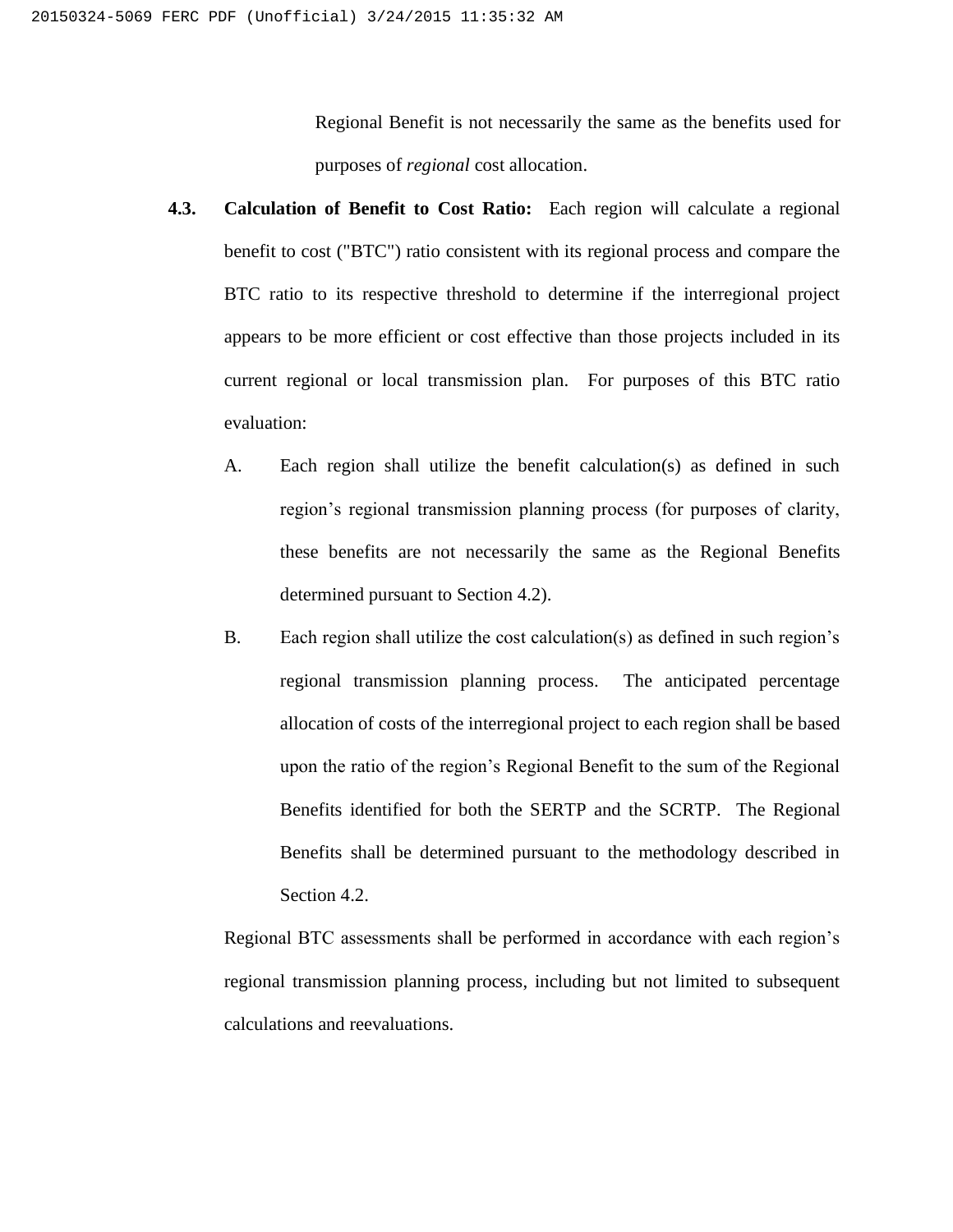- **4.4 Inclusion in Regional Transmission Plans:** An interregional project proposed for Interregional CAP in the SERTP and the SCRTP will be included in the respective regional transmission plans for purposes of cost allocation after:
	- A. Each region has performed all evaluations, as prescribed in its regional transmission planning process, necessary for a project to be included in its regional transmission plan for purposes of cost allocation.
		- o This includes any regional BTC ratio calculations performed pursuant to Section 4.3; and
	- B. Each region; has obtained all approvals, as prescribed in its regional process, necessary for a project to be included in the regional transmission plan for purposes of cost allocation have been obtained.
- **4.5 Allocation of Costs Between the SERTP and the SCRTP:** The cost of an interregional project, selected for purposes of cost allocation in the regional transmission plans of both the SERTP and the SCRTP, will be allocated as follows:
	- A. Each region will be allocated a portion of the interregional project's costs in proportion to such region's Regional Benefit to the sum of the Regional Benefits identified for both the SERTP and the SCRTP.
		- o The Regional Benefits used for this determination shall be based upon the last Regional Benefit calculation performed – pursuant to the method described in Section 4.2. – before each region included the project in its regional transmission plan for purposes of cost allocation and as approved by each region.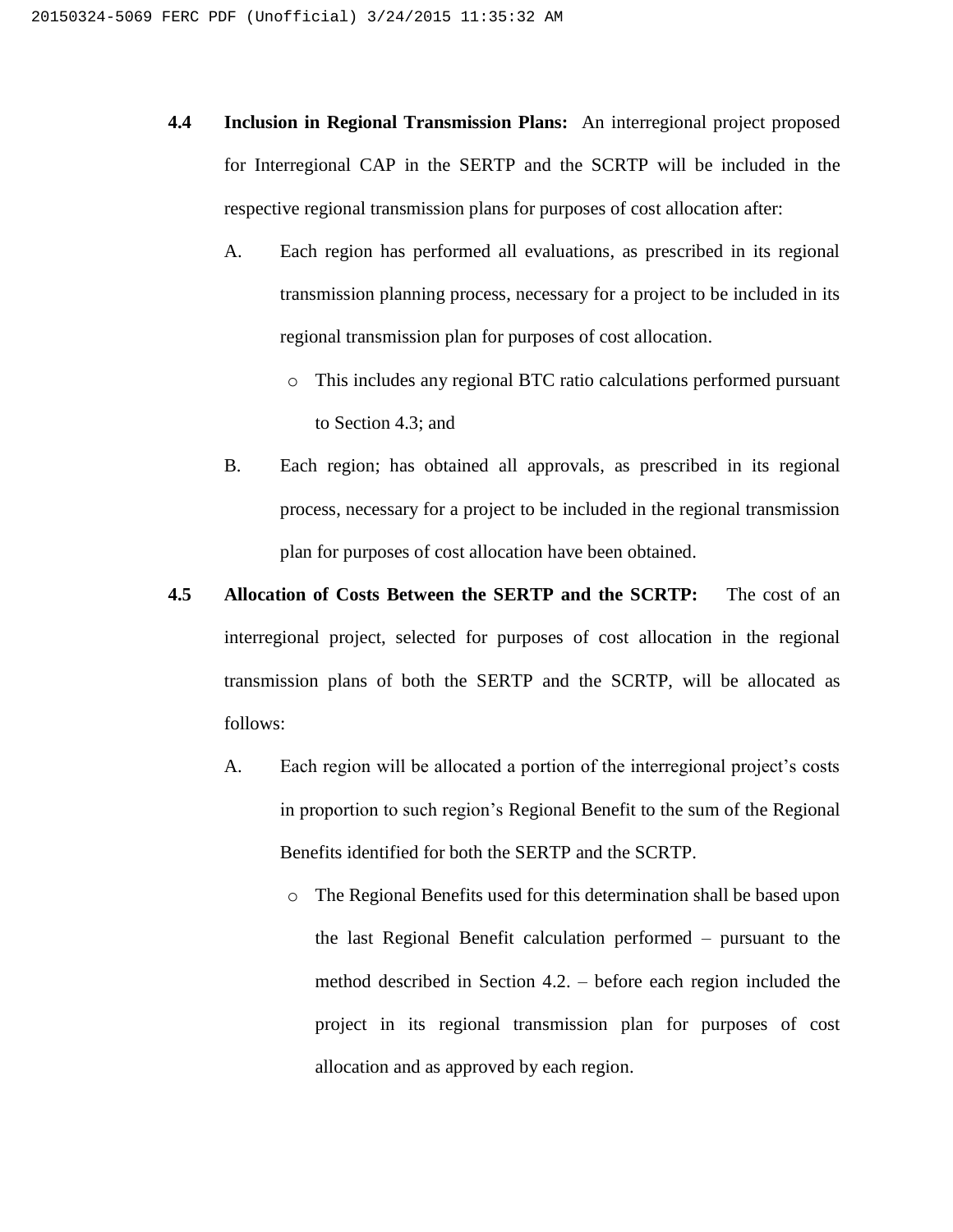- B. Costs allocated to each region shall be further allocated within each region pursuant to the cost allocation methodology contained in its regional transmission planning process.
- **4.6 Removal from Regional Plans:** An interregional project may be removed from the SERTP or the SCRTP regional plan for purposes of cost allocation: (i) if the developer fails to meet developmental milestones; (ii) pursuant to the reevaluation procedures specified in the respective regional transmission planning processes; or (iii) if the project is removed from one of the region's regional transmission plans pursuant to the requirements of its regional transmission planning process.
	- A. The Transmission Provider shall notify the public utility transmission providers in the SCRTP if an interregional project or a portion thereof is likely to be removed from its regional transmission plan.
- **4.7 Abandonment:** If an interregional project is abandoned, the impacted Duke Transmission Provider(s) may seek to complete the interregional project (in accordance with all applicable laws and regulations) or to propose alternative projects (including non-transmission alternatives) that will ensure that any reliability need is satisfied in an adequate manner. If a NERC Registered Entity believes that abandonment will cause a specific NERC Reliability Standard to be violated, and the Duke Transmission Provider(s) have not chosen to complete the project in order to prevent the violation, or cannot complete such a project in a timely fashion, the NERC Registered Entity will be expected to submit a mitigation plan to the appropriate entity to address the violation.

### **5. Transparency**

A. The Duke Transmission Provider shall post procedures for coordination and joint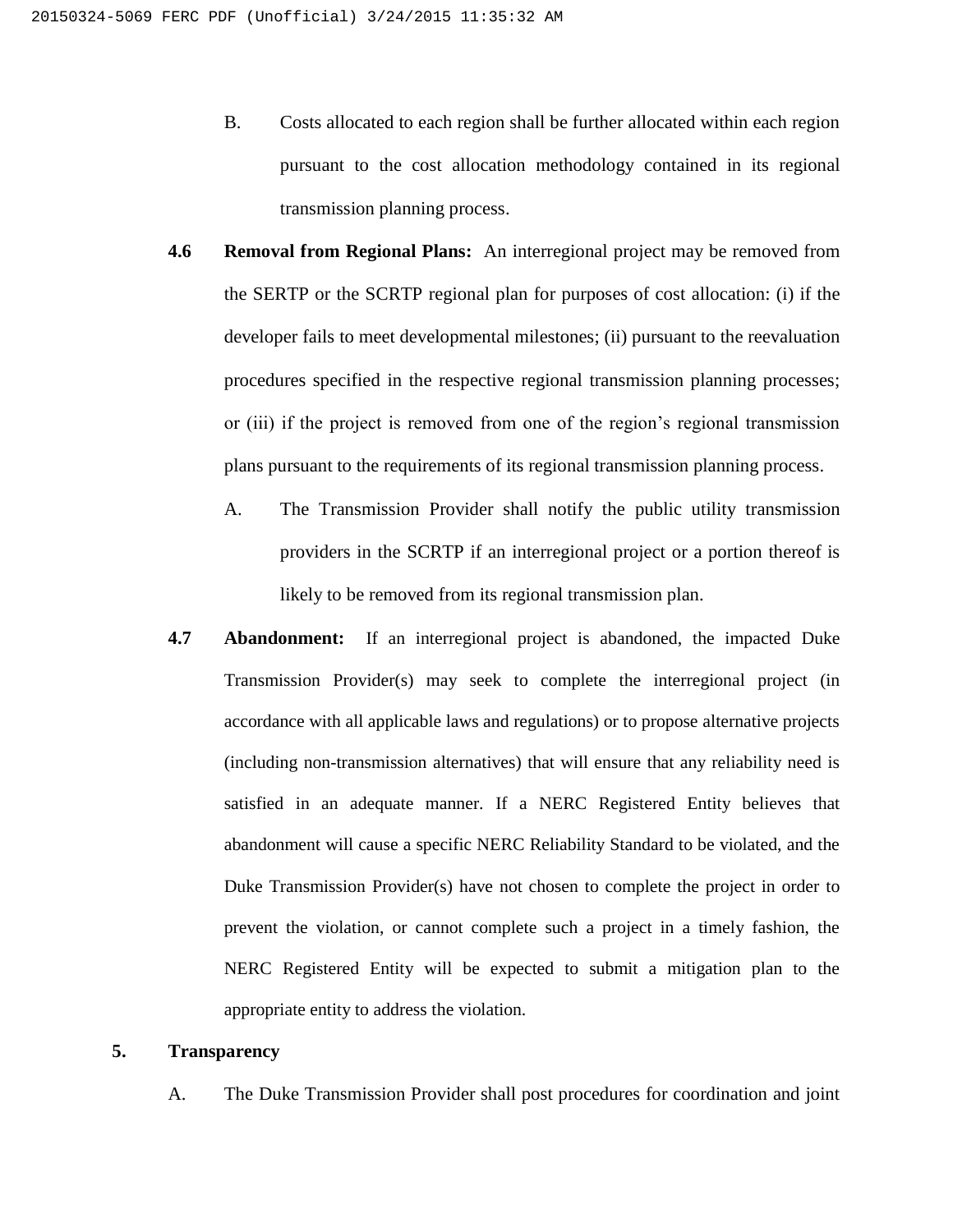evaluation on the Regional Planning website.

- B. Access to the data utilized will be made available through the Regional Planning website subject to the appropriate clearance, as applicable (such as CEII and confidential non-CEII). The Duke Transmission Provider will make available, on the Regional Planning website, links for stakeholders to register (if applicable/available) for the stakeholder committees or distribution lists of the SCRTP planning region.
- C. At the fourth quarter SERTP Summit, or as necessary due to current activity of proposed interregional transmission projects, the Duke Transmission Provider will provide status updates of interregional activities including:

oFacilities to be evaluated

o Analysis performed

o Determinations/results.

- D. Stakeholders will have an opportunity to provide input and feedback within the respective regional transmission planning processes of the SERTP and the SCRTP related to interregional facilities identified, analysis performed, and any determination/results. Stakeholders may participate in either or both regions' regional transmission planning processes to provide their input and feedback regarding the interregional coordination between the SERTP and the SCRTP.
- E. The Duke Transmission Provider will post, on the Regional Planning Website, a list of all interregional transmission projects that are proposed for potential selection in a regional transmission plan for purposes of cost allocation in both the SERTP and the SCRTP that are found not to be eligible for consideration because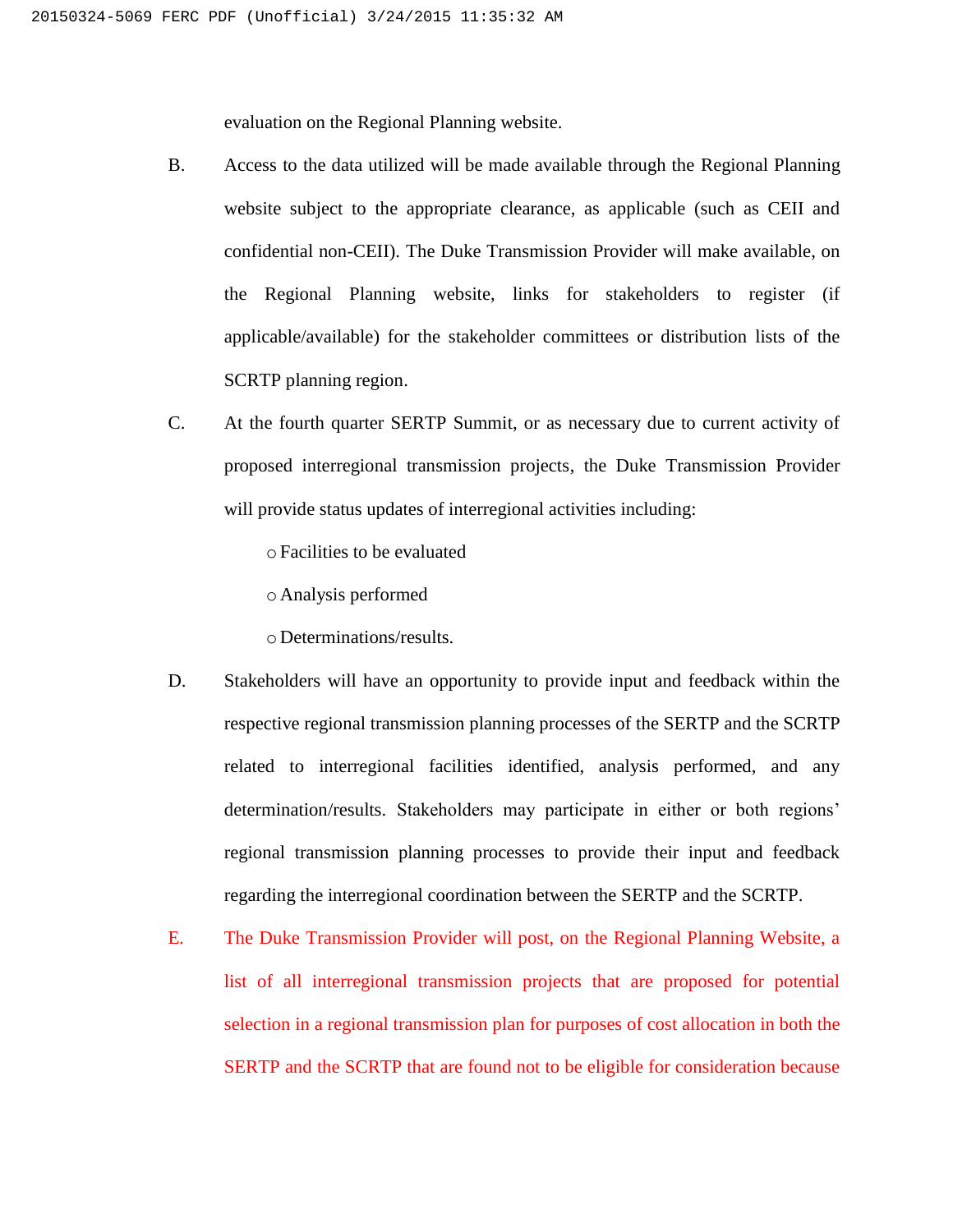they do not satisfy the regional project threshold criteria of one or both of the regions. The Duke Transmission Provider will also post an explanation of the relevant thresholds the proposed interregional project(s) failed to satisfy.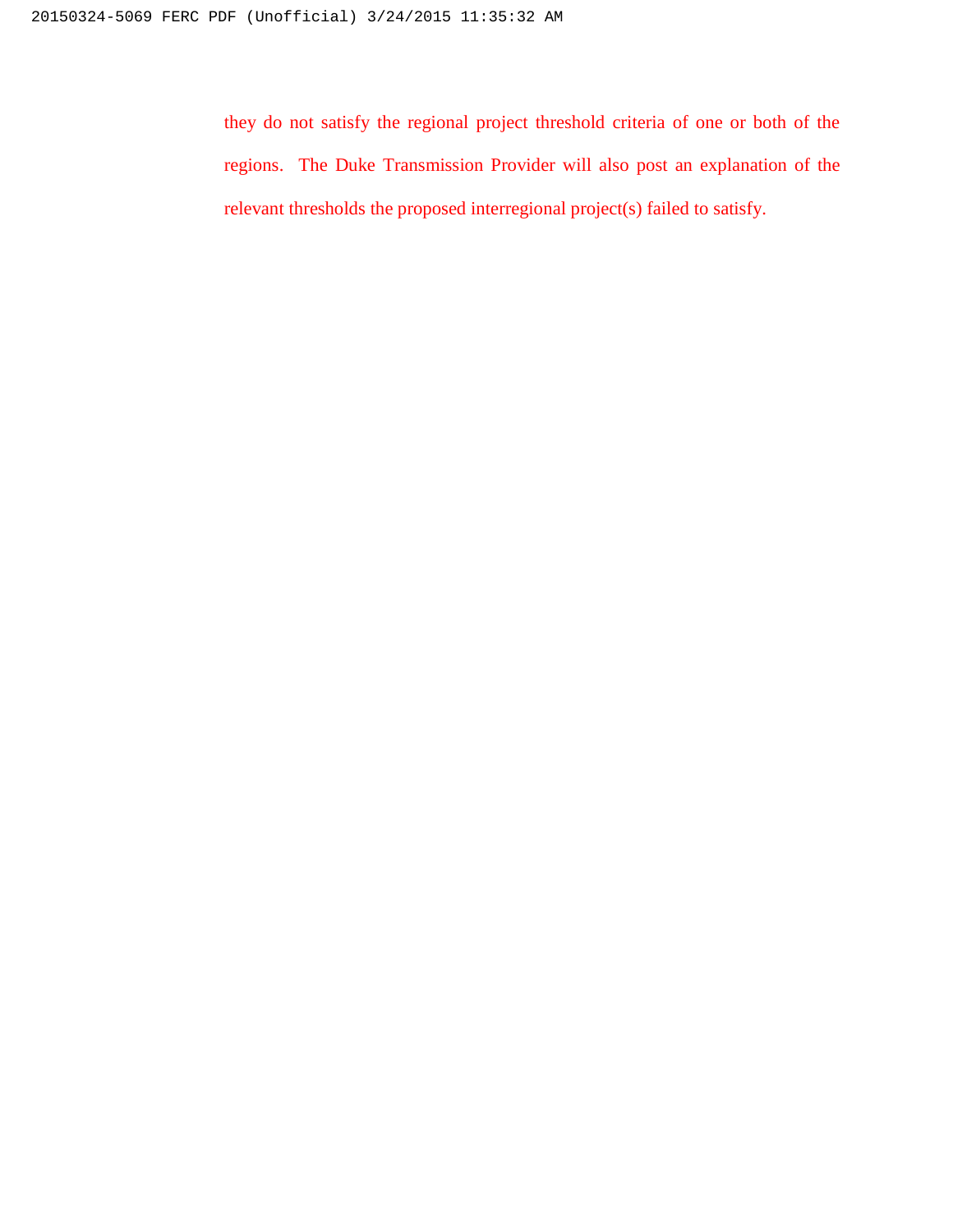# Kentucky Utilities Company and Louisville Gas and Electric Company

Appendix 9 to Attachment K

Interregional Transmission Coordination Between the SERTP and SCRTP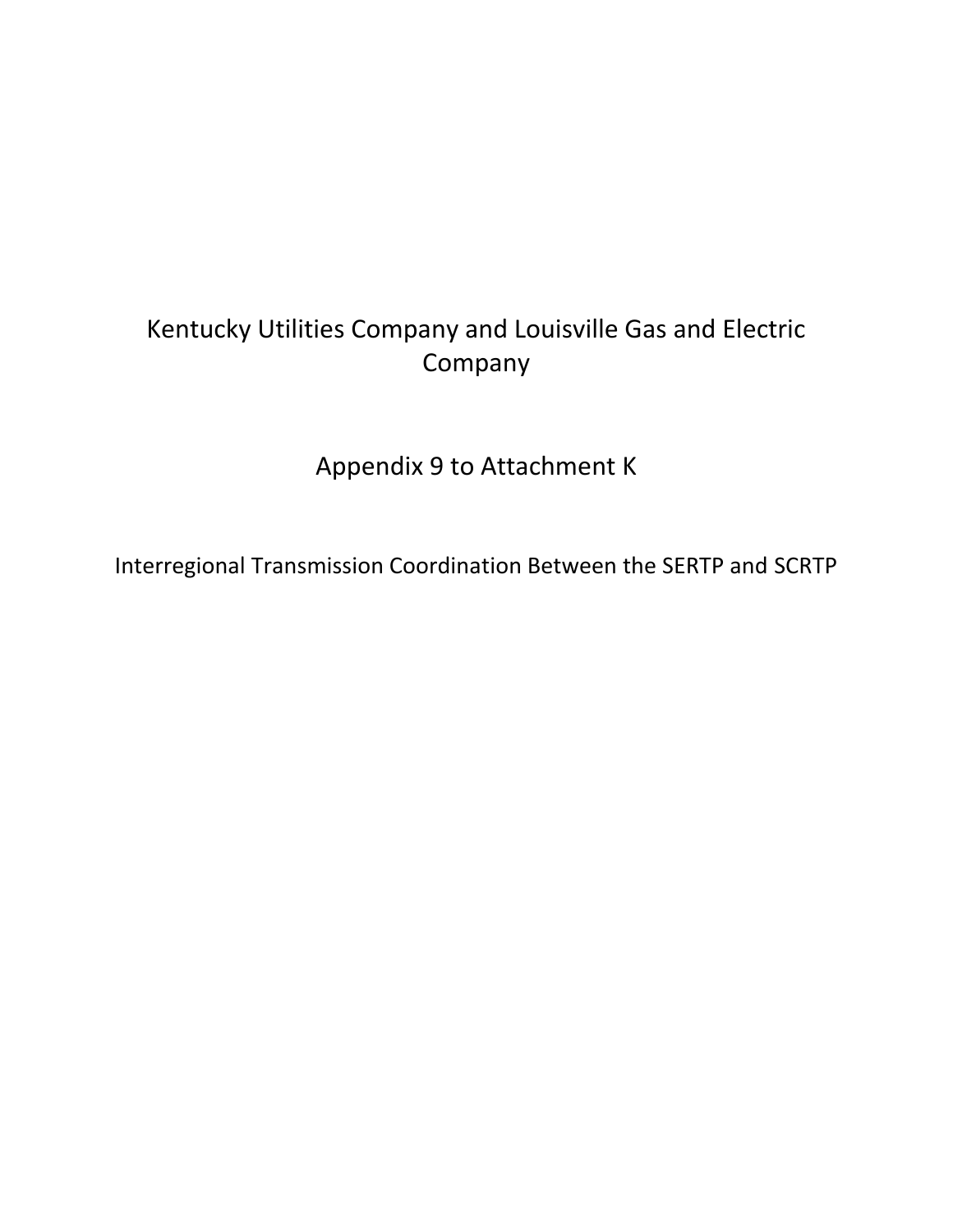#### **Appendix 9 to Attachment K**

#### **Interregional Transmission Coordination Between the SERTP and SCRTP Regions**

The Transmission Owner, through its regional transmission planning process coordinates with the public utility transmission providers in the South Carolina Regional Transmission Planning Process region ("SCRTP") to address transmission planning coordination issues related to interregional transmission facilities. The interregional transmission coordination procedures include a detailed description of the process for coordination between the public utility transmission providers in the SERTP and the SCRTP (i) with respect to an interregional transmission facility that is proposed to be located in both transmission planning regions and (ii) to identify possible interregional transmission facilities that could address transmission needs more efficiently or cost effectively than transmission facilities included in the respective regional or local transmission plans. The interregional transmission coordination procedures are hereby provided in this Appendix 9 to Attachment K with additional materials provided on the Regional Planning website.

The Transmission Owner ensures that the following requirements are included in the interregional transmission coordination procedures:

- (1) A commitment to coordinate and share the results of the SERTP and the SCRTP regional transmission plans to identify possible interregional transmission projects that could address transmission needs more efficiently or cost-effectively than separate transmission facilities, as well as a procedure for doing so;
- (2) A formal procedure to identify and jointly evaluate transmission facilities that are proposed to be located in both transmission planning regions;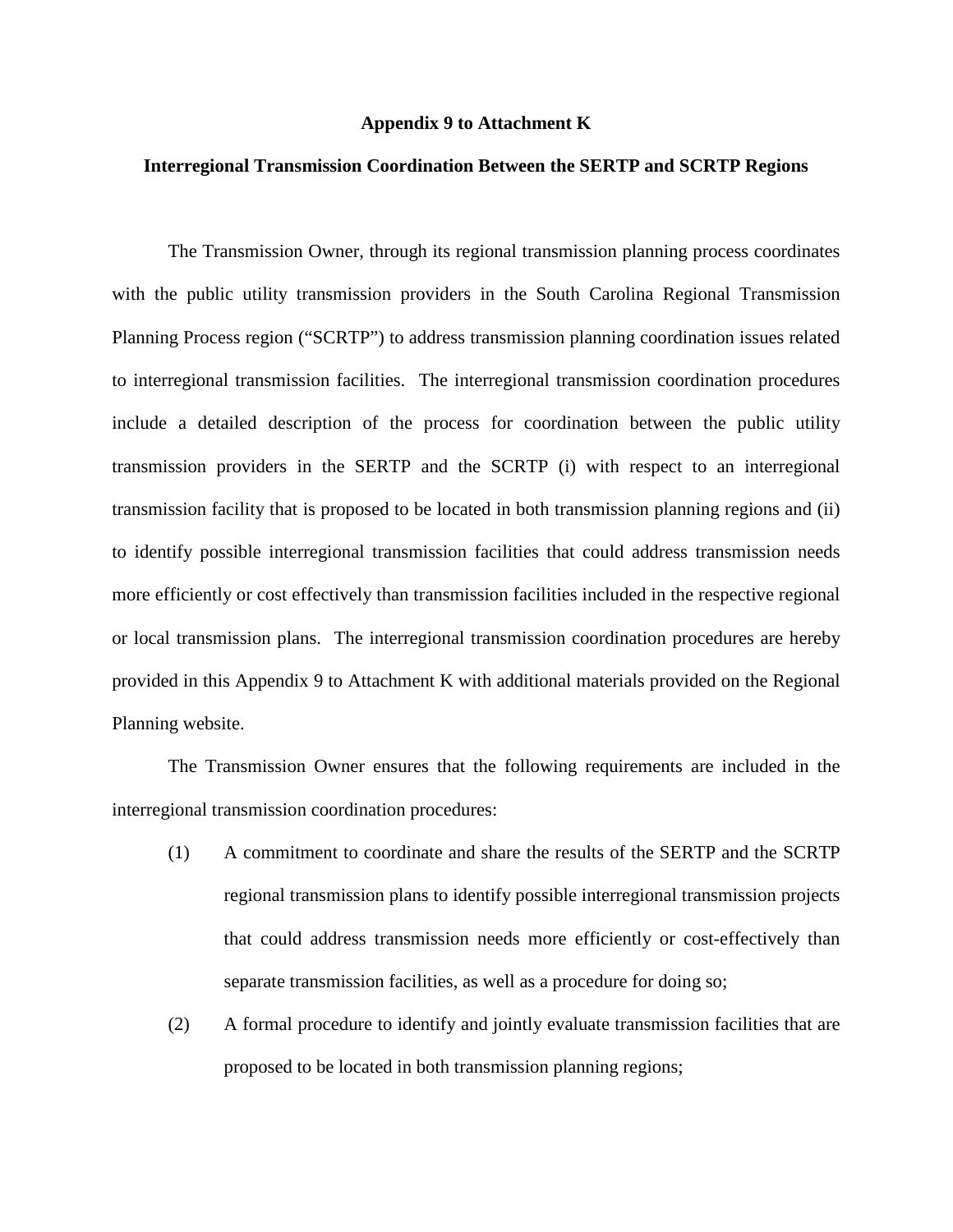- (3) A duty to exchange, at least annually, planning data and information; and
- (4) A commitment to maintain a website or e-mail list for the communication of information related to the coordinated planning process.

The Transmission Owner has worked with the transmission providers located in the SCRTP to develop a mutually agreeable cost allocation method for new interregional transmission facilities that are located within both transmission planning regions. Such cost allocation methodology, which satisfies the six interregional cost allocation principles set forth in Order No. 1000, is included in this Appendix 9.

For purposes of this Appendix 9, the SERTP regional transmission planning process is the process described in Attachment K of this Tariff; the SCRTP's regional transmission planning process is the process described in the relevant Attachment Ks (or analog tariff sections) of the public utility transmission providers in the SCRTP. References to the respective regional transmission planning processes in this Appendix 9 are intended to identify the activities described in those tariff provisions. Unless noted otherwise, Section references in this Appendix 9 refer to Sections within this Appendix 9.

#### **INTERREGIONAL TRANSMISSION PLANNING PRINCIPLES**

Representatives of the SERTP and the SCRTP will meet no less than once per year to facilitate the interregional coordination procedures described below (as applicable). Representatives of the SERTP and the SCRTP may meet more frequently during the evaluation of project(s) proposed for purposes of interregional cost allocation between the SERTP and the SCRTP.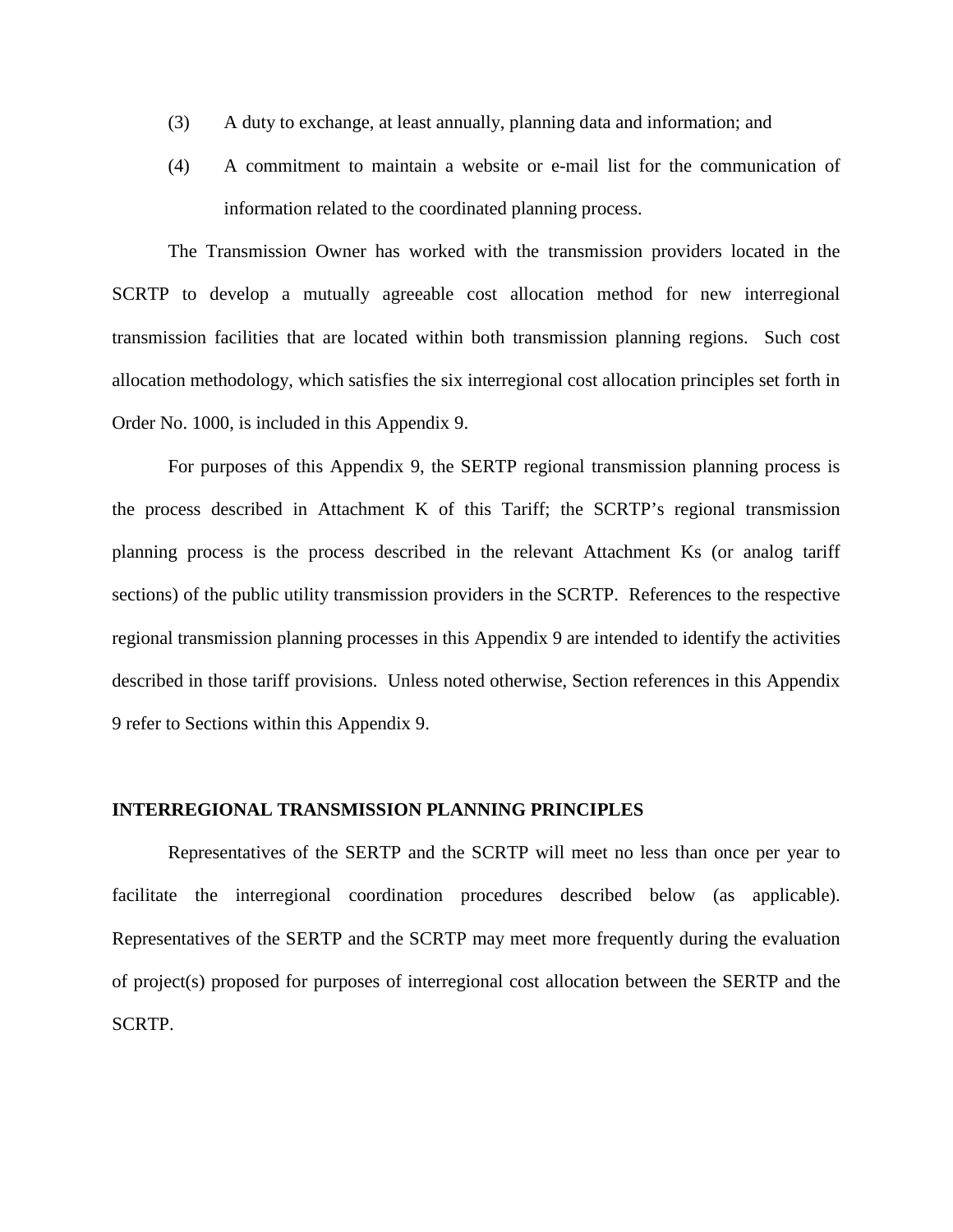#### **1. Coordination**

- **1.1 Review of Respective Regional and Local plans:** Biennially, the Transmission Owner and the public utility transmission providers in the SCRTP shall review each other's current regional and local plan(s) and engage in the data exchange and joint evaluation described in Sections 2 and 3.
- **1.2 Review of Proposed Interregional Projects:** The Transmission Owner and the public utility transmission providers in the SCRTP will coordinate with regard to the evaluation of interregional transmission projects identified by the Transmission Owner and the public utility transmission providers in the SCRTP as well as interregional transmission projects proposed for Interregional Cost Allocation Purposes ("Interregional CAP"), pursuant to Sections 3 and 4, below. Initial coordination activities regarding new interregional proposals will typically begin during the third calendar quarter. The Transmission Owner and the public utility transmission providers in the SCRTP will typically exchange status updates for new interregional transmission project proposals or proposals currently under consideration every six (6) months, or as needed. These status updates will include, if applicable: (i) an update of the region's evaluation of the proposal; (ii) the latest calculation of Regional Benefits (as defined in Section 4.2); (iii) the anticipated timeline for future assessments; and (iv) reevaluations related to the proposal.
- **1.3 Coordination of Assumptions Used in Joint Evaluation:** The Transmission Owner and the public utility transmission providers in the SCRTP will coordinate assumptions used in joint evaluations, as necessary, which include items such as: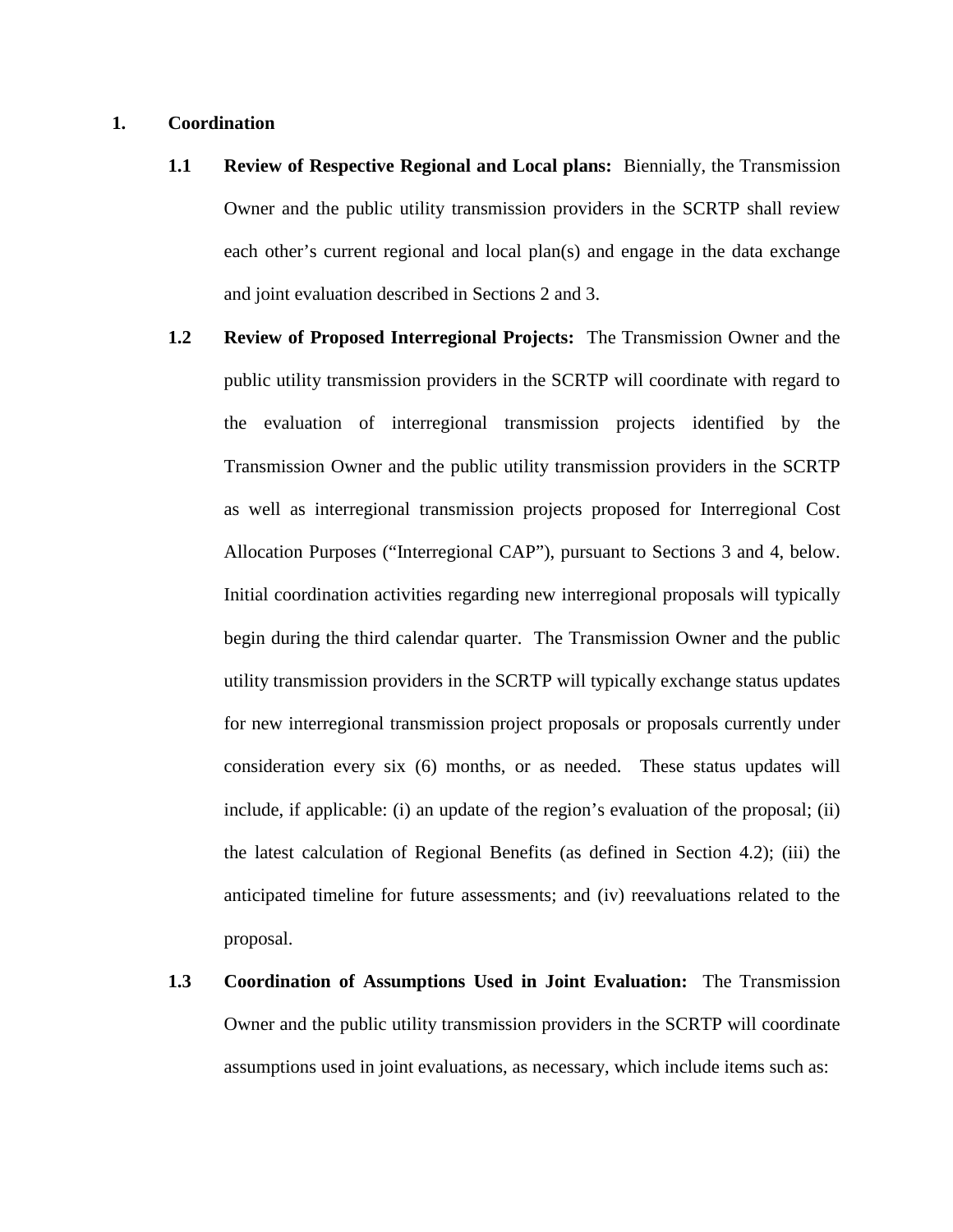- o Expected timelines/milestones associated with the joint evaluation
- o Study assumptions
- o Regional benefit calculations.

## **2. Data Exchange**

- **2.1** At least annually, the Transmission Owner and the public utility transmission providers in the SCRTP shall exchange power-flow models and associated data used in the regional transmission planning processes to develop their respective then-current regional and local transmission plan(s). This exchange will typically occur by the beginning of each region's transmission planning cycle. Additional transmission-based models and data may be exchanged between the Transmission Owner and the public utility transmission providers in the SCRTP as necessary and if requested. For purposes of the interregional coordination activities outlined in this Appendix 9, data and models used in the development of the SERTP and the SCRTP then-current regional and local transmission plans and used in their respective regional transmission planning processes will be exchanged. This data will be posted on the pertinent regional transmission planning process' website, consistent with the posting requirements of the respective regional transmission planning processes, and may be treated as CEII as appropriate. The Transmission Owner shall notify the public utility transmission providers in the SCRTP of such posting.
- **2.2** The SERTP regional and local transmission plans will be posted on the Regional Planning website pursuant to the Transmission Owner's regional transmission planning process. The Transmission Owner will also notify the public utility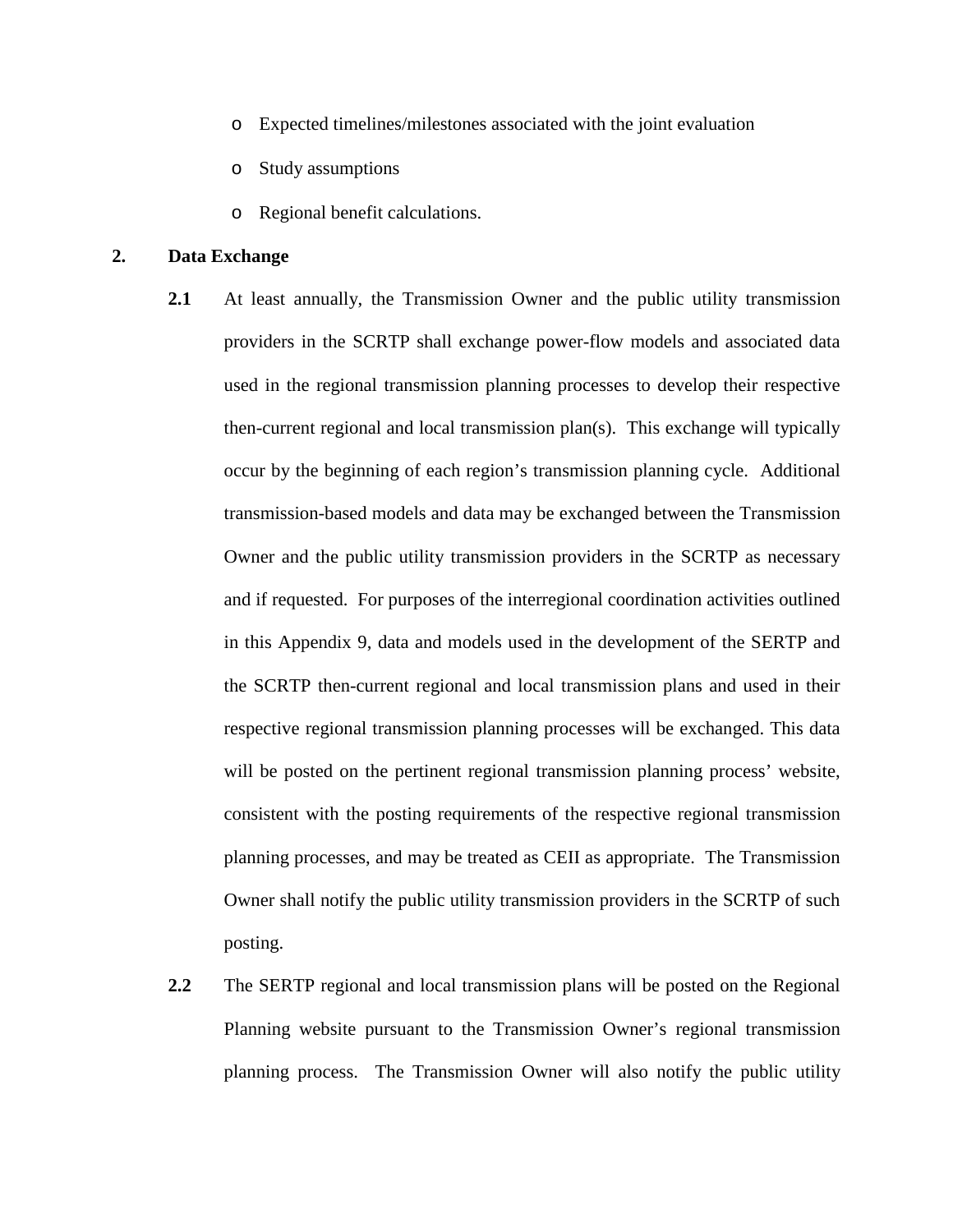transmission providers in the SCRTP of such posting. The SCRTP will exchange its then-current regional and local plan(s) in a similar manner according to its regional transmission planning process.

## **3. Joint Evaluation**

- **3.1 Identification of Interregional Projects:** The Transmission Owner and the public utility transmission providers in the SCRTP shall exchange planning models and data and current regional and local transmission plans as described in Section 2. The Transmission Owner and the public utility transmission providers in the SCRTP will review one another's then-current regional and local plan(s) in accordance with the coordination procedures described in Section 1 and their respective regional transmission planning processes. If, through this review, the Transmission Owner and the public utility transmission providers in the SCRTP identify a potential interregional project that could be more efficient or cost effective than projects included in the respective regional or local plans, the Transmission Owner and the public utility transmission providers in the SCRTP will jointly evaluate the potential project pursuant to Section 3.4.
- **3.2 Identification of Interregional Projects by Stakeholders:** Stakeholders may propose projects that may be more efficient or cost-effective than projects included in the SERTP and the SCRTP regional or local transmission plans. Stakeholders may propose these projects pursuant to the procedures in each region's regional transmission planning processes. The Transmission Owner and the public utility transmission providers in the SCRTP will evaluate interregional projects proposed by stakeholders pursuant to Section 3.4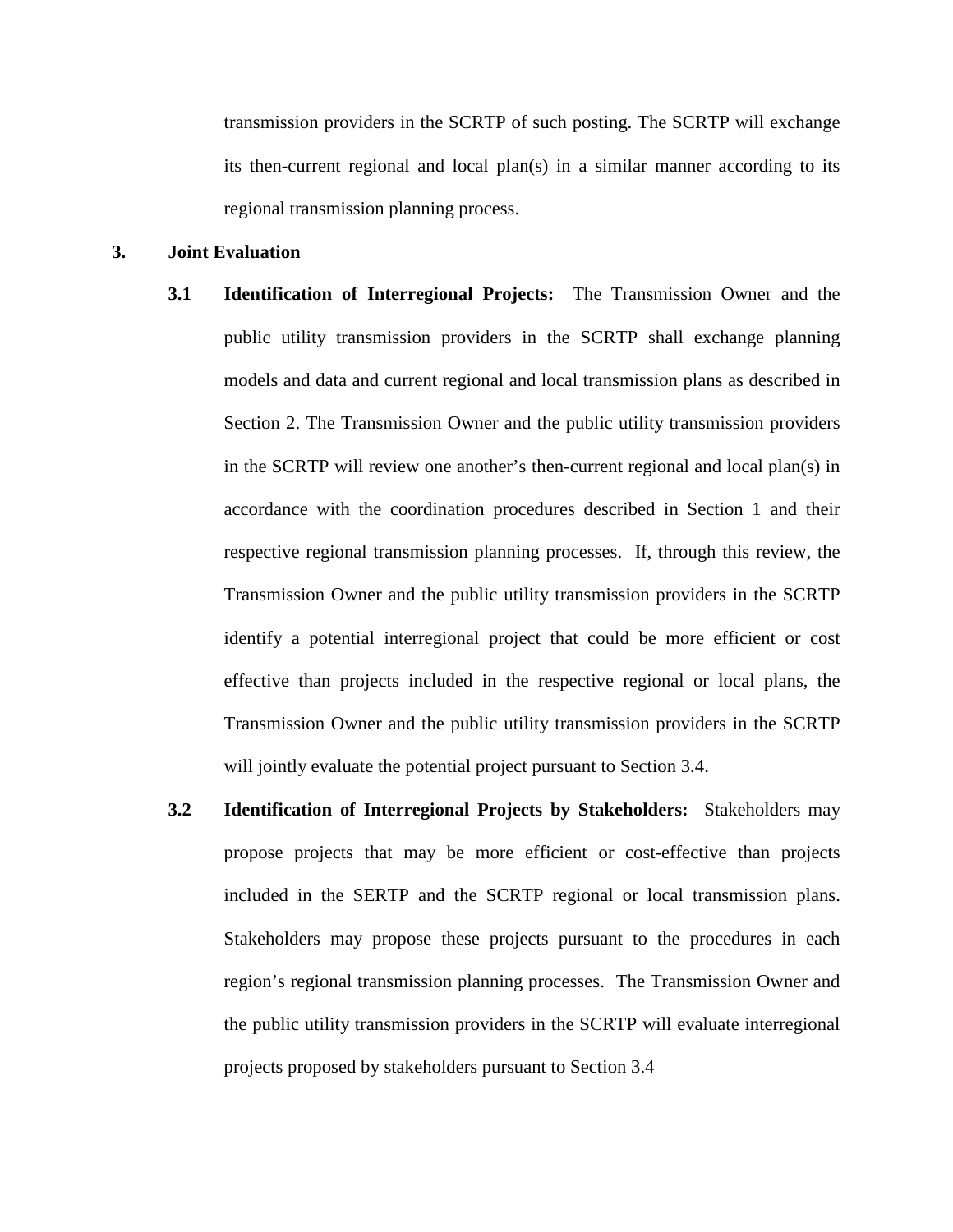- **3.3 Identification of Interregional Projects by Developers:** Interregional transmission projects proposed for potential Interregional CAP must be submitted in both the SERTP and SCRTP regional transmission planning processes. The project submittal must satisfy the requirements of Section 4.1. The submittal must identify the potential transmission project as interregional in scope and identify the SERTP and SCRTP as regions in which the project is proposed to interconnect. The Transmission Owner will verify whether the submittal for the potential interregional transmission project satisfies all applicable requirements. Upon finding that the proposed interregional transmission project satisfies all such applicable requirements, the Transmission Owner will notify the public utility transmission provider(s) in the SCRTP. Once the potential project has been proposed through the regional transmission planning processes in both regions, and upon both regions so notifying one another that the project is eligible for consideration pursuant to their respective regional transmission planning processes, the Transmission Owner and the public utility transmission providers in the SCRTP will jointly evaluate the proposed interregional projects pursuant to Sections 3 and 4.
- **3.4 Evaluation of Interregional Projects:** The Transmission Owner and the public utility transmission providers in the SCRTP shall act through their respective regional transmission planning processes to evaluate potential interregional transmission projects and to determine whether the inclusion of any potential interregional transmission projects in each region's regional transmission plan would be more efficient or cost-effective than projects included in their respective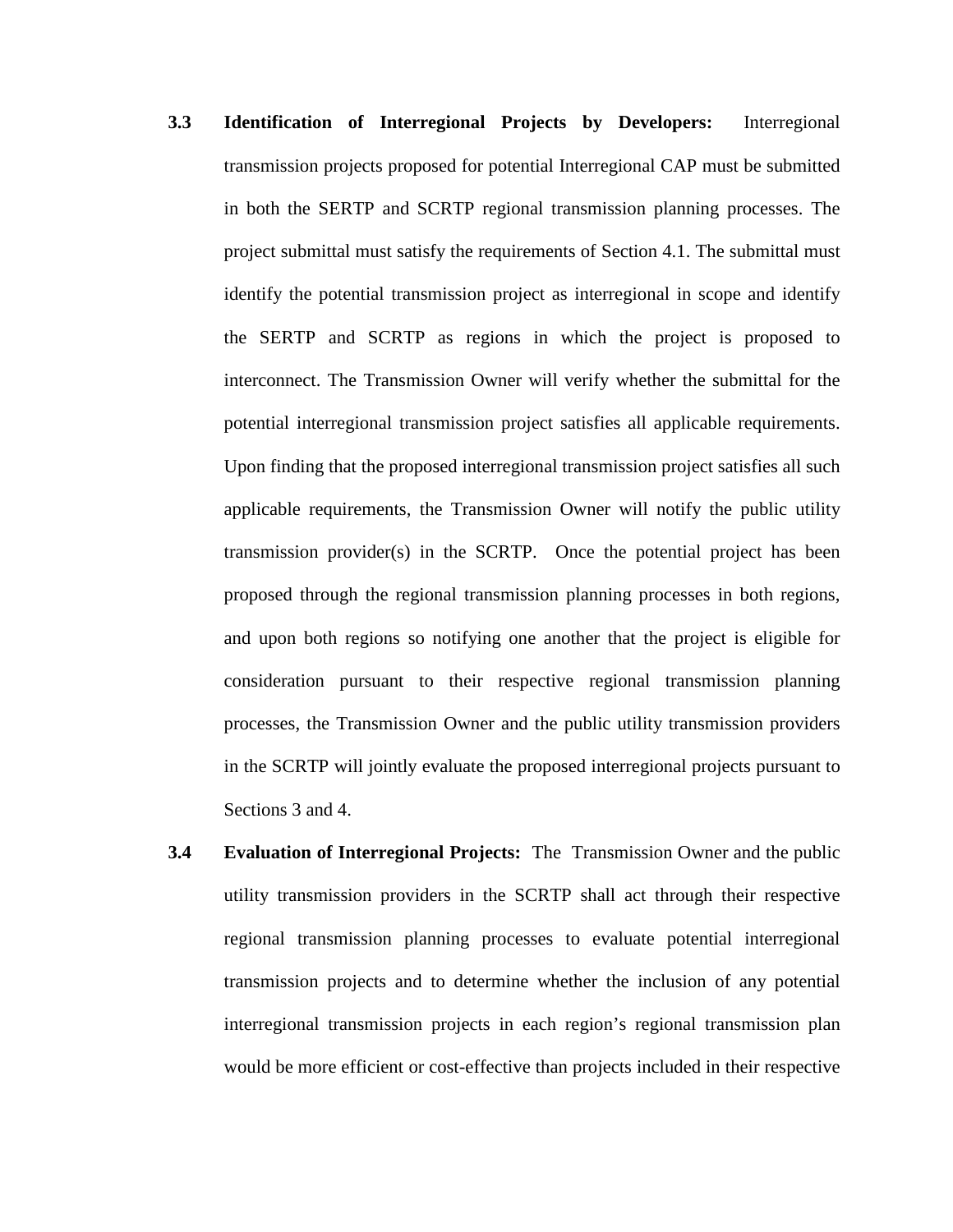then-current regional or local transmission plans. Such analysis shall be consistent with accepted transmission planning practices of the respective regions and the methods utilized to produce each region's respective regional and local transmission plan(s). The Transmission Owner will evaluate potential interregional transmission projects consistent with Section 3 and Section 21 of Attachment K. To the extent possible and as needed, assumptions and models will be coordinated between the Transmission Owner and the public utility transmission providers in the SCRTP as described in Section 1. Data shall be exchanged to facilitate this evaluation using the procedures described in Section 2.

- **3.5 Initial Evaluation of Interregional Projects Proposed for Interregional Cost Allocation Purposes:** If an interregional project is proposed in the SERTP and the SCRTP for Interregional CAP, the initial evaluation of the project will typically begin during the third calendar quarter, with analysis conducted in the same manner as analysis of interregional projects identified pursuant to Sections 3.1 and 3.2. Projects proposed for Interregional CAP shall also be subject to the requirements of Section 4.
- **4. Cost Allocation:** If an interregional project is proposed for Interregional CAP in the SERTP and the SCRTP, then the following methodology applies:
	- **4.1 Interregional Projects Proposed for Interregional Cost Allocation Purposes:** For a transmission project to be considered for Interregional CAP within the SERTP and the SCRTP, the following criteria must be met:

A. The transmission project must be interregional in nature: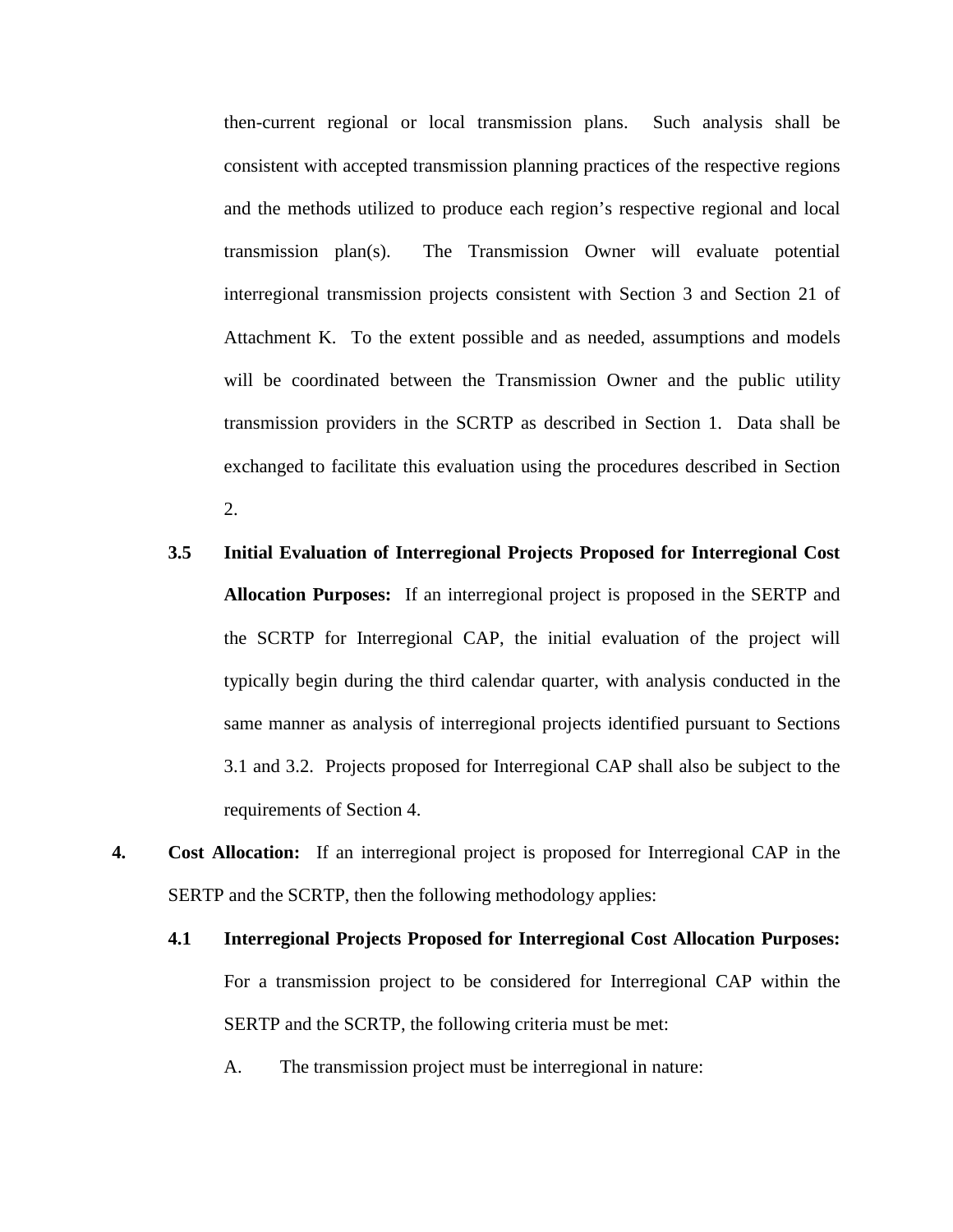- o Be located in both the SERTP and the SCRTP regions;
- o Interconnect to the transmission facilities in both the SERTP and SCRTP regions. The facilities to which the project is proposed to interconnect may be either existing transmission facilities or transmission projects included in the regional transmission plan that are currently under development of one or more SERTP Sponsors and the transmission facilities of one or more transmission providers enrolled in the SCRTP; and
- o Meet the qualification criteria for transmission projects potentially eligible to be included in the regional transmission plans for purposes of cost allocation in both the SERTP and the SCRTP, pursuant to their respective regional transmission planning processes.
- B. On a case-by-case basis, the Transmission Owner and the public utility transmission providers in the SCRTP will consider a transmission project that does not satisfy all of the criteria specified in Section 4.1.A but: (i) meets the threshold criteria for a project proposed to be included in the regional transmission plan for purposes of cost allocation in only one of the two regions; (ii) would be located in both regions; and (iii) would be interconnected to transmission facilities in both the SERTP and SCRTP regions. The facilities to which the project is proposed to interconnect may be either existing transmission facilities or transmission projects included in the regional transmission plan that are currently under development.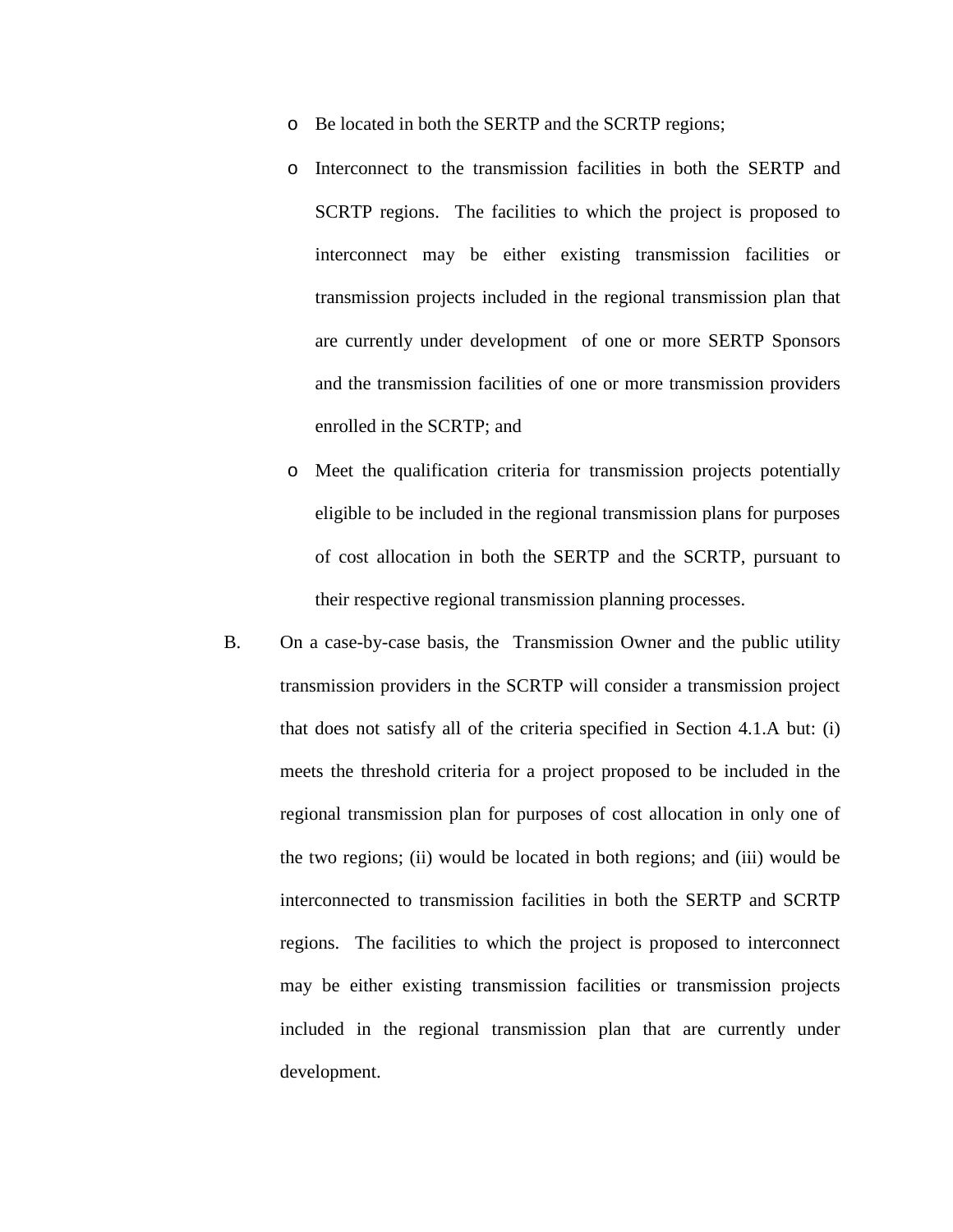- C. The transmission project must be proposed for purposes of cost allocation in both the SERTP and the SCRTP.
	- o The transmission developer and project submittal must satisfy all criteria specified in the respective regional transmission processes.
	- o The proposal should be submitted in the timeframes outlined in the respective regional transmission planning processes.
- **4.2 Evaluation of Interregional Projects Proposed for Interregional Cost Allocation Purposes:**Interregional projects proposed for Interregional CAP in the SERTP and the SCRTP shall be evaluated within the respective regions as follows:
	- A. Each region, acting through its regional transmission planning process, will evaluate proposals to determine whether the proposed project(s) addresses transmission needs that are currently being addressed with projects in its regional or local transmission plan and, if so, which projects in the regional or local transmission plan could be displaced by the proposed project(s).
	- B. Based upon its evaluation, each region will quantify a Regional Benefit based upon the transmission costs that each region is projected to avoid due to its transmission project(s) being displaced by the proposal.
		- o For purposes of this Appendix 9, "Regional Benefit" means the total avoided capital costs of projects included in the then-current regional or local transmission plans that would be displaced if the proposed interregional transmission project was included. The Regional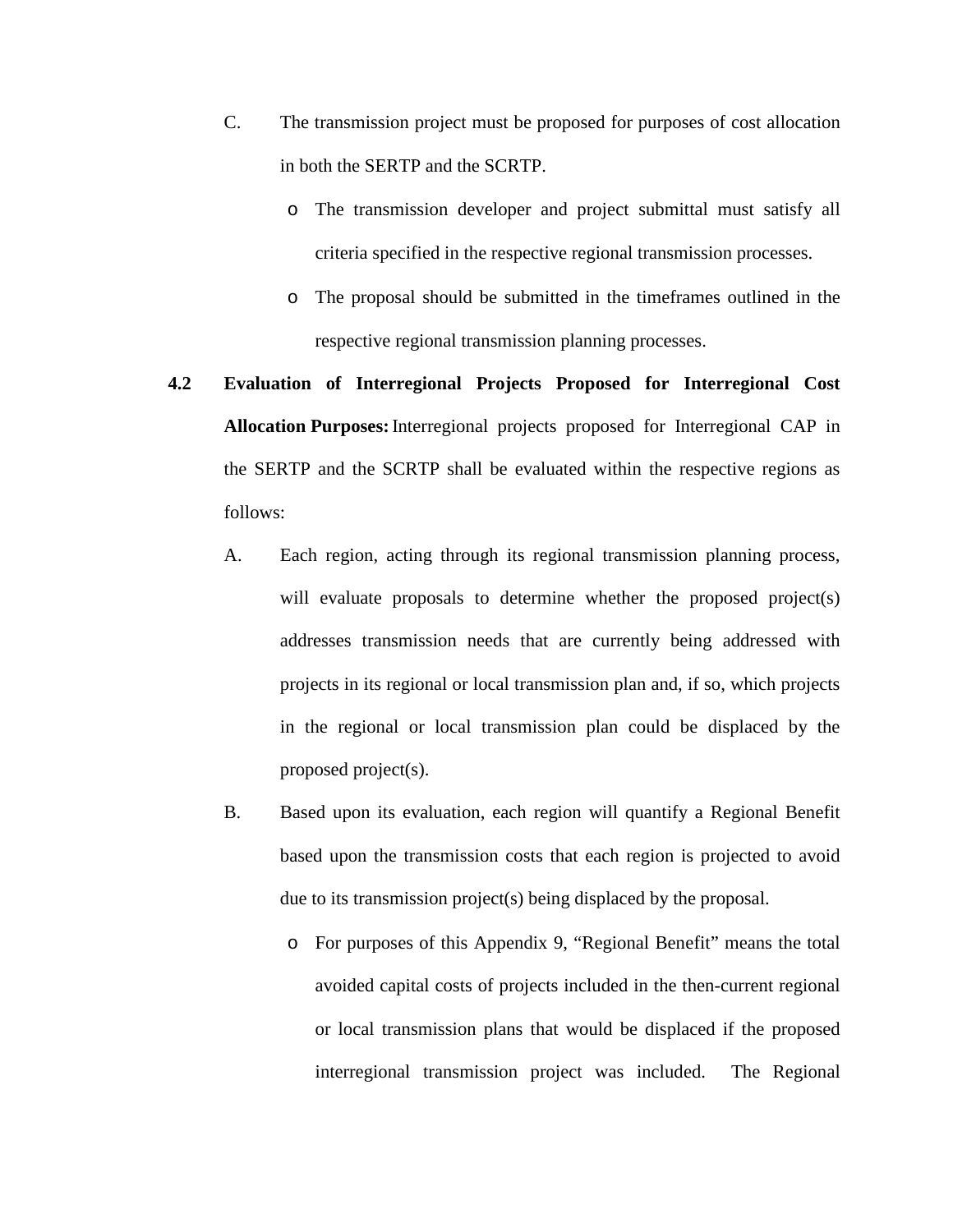Benefit is not necessarily the same as the benefits used for purposes of *regional* cost allocation.

- **4.3. Calculation of Benefit to Cost Ratio:** Each region will calculate a regional benefit to cost ("BTC") ratio consistent with its regional process and compare the BTC ratio to its respective threshold to determine if the interregional project appears to be more efficient or cost effective than those projects included in its current regional or local transmission plan. For purposes of this BTC ratio evaluation:
	- A. Each region shall utilize the benefit calculation(s) as defined in such region's regional transmission planning process (for purposes of clarity, these benefits are not necessarily the same as the Regional Benefits determined pursuant to Section 4.2).
	- B. Each region shall utilize the cost calculation(s) as defined in such region's regional transmission planning process. The anticipated percentage allocation of costs of the interregional project to each region shall be based upon the ratio of the region's Regional Benefit to the sum of the Regional Benefits identified for both the SERTP and the SCRTP. The Regional Benefits shall be determined pursuant to the methodology described in Section 4.2.

Regional BTC assessments shall be performed in accordance with each region's regional transmission planning process, including but not limited to subsequent calculations and reevaluations.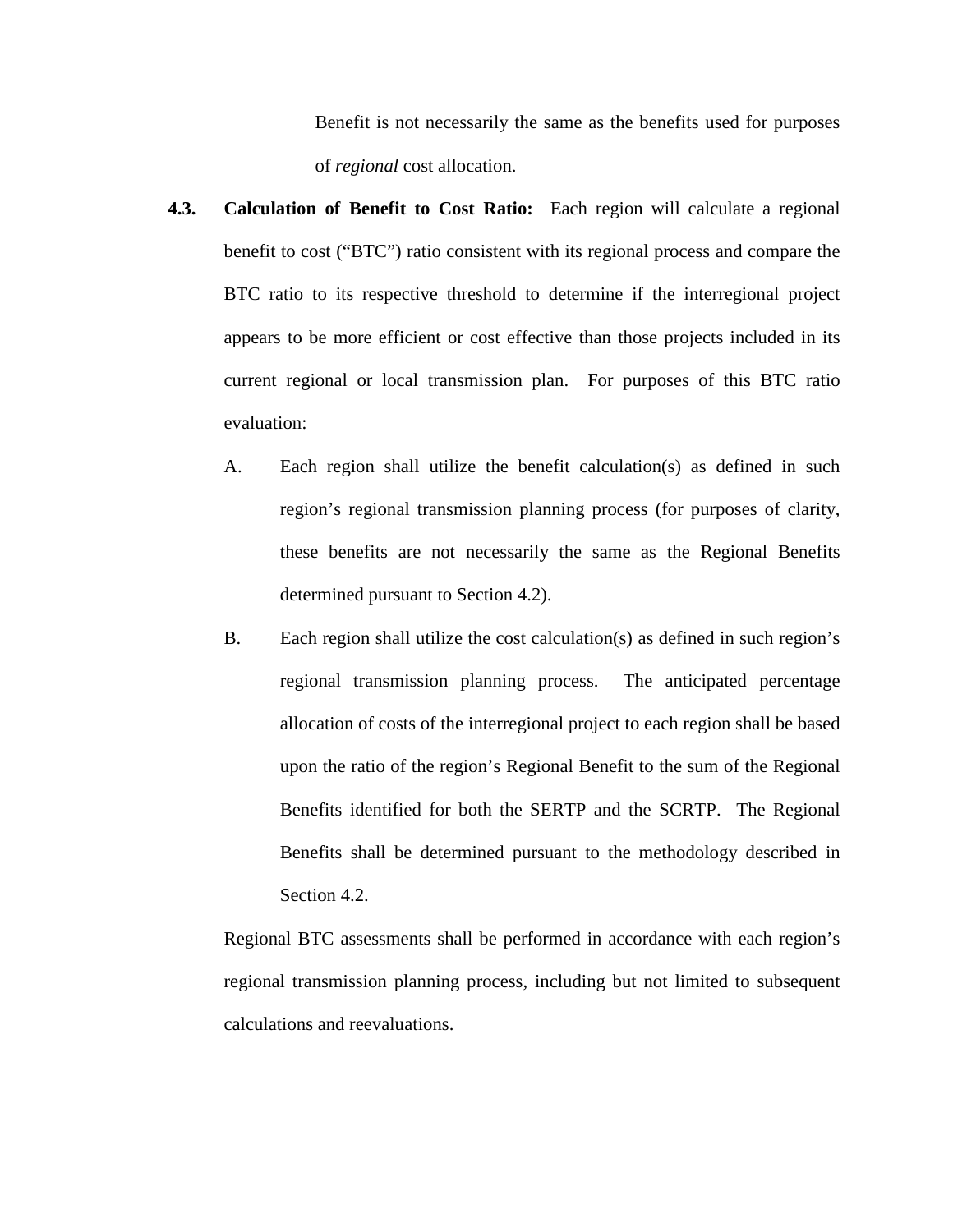- **4.4 Inclusion in Regional Transmission Plans:** An interregional project proposed for Interregional CAP in the SERTP and the SCRTP will be included in the respective regional transmission plans for purposes of cost allocation after:
	- A. Each region has performed all evaluations, as prescribed in its regional transmission planning process, necessary for a project to be included in its regional transmission plan for purposes of cost allocation.
		- o This includes any regional BTC ratio calculations performed pursuant to Section 4.3; and
	- B. Each region; has obtained all approvals, as prescribed in its regional process, necessary for a project to be included in the regional transmission plan for purposes of cost allocation have been obtained.
- **4.5 Allocation of Costs Between the SERTP and the SCRTP:** The cost of an interregional project, selected for purposes of cost allocation in the regional transmission plans of both the SERTP and the SCRTP, will be allocated as follows:
	- A. Each region will be allocated a portion of the interregional project's costs in proportion to such region's Regional Benefit to the sum of the Regional Benefits identified for both the SERTP and the SCRTP.
		- o The Regional Benefits used for this determination shall be based upon the last Regional Benefit calculation performed - pursuant to the method described in Section 4.2. - before each region included the project in its regional transmission plan for purposes of cost allocation and as approved by each region.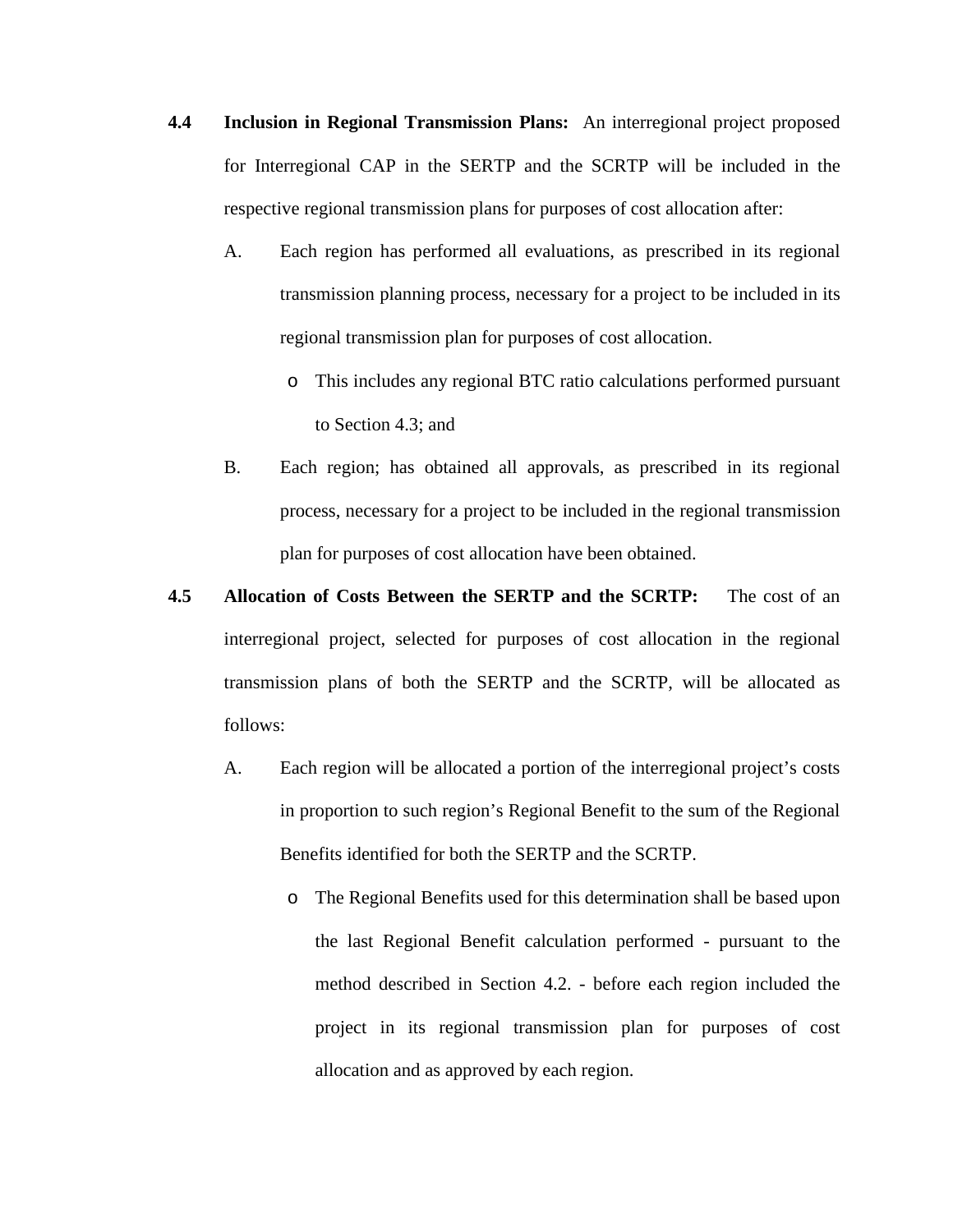- B. Costs allocated to each region shall be further allocated within each region pursuant to the cost allocation methodology contained in its regional transmission planning process.
- **4.6 Removal from Regional Plans:** An interregional project may be removed from the SERTP or the SCRTP regional plan for purposes of cost allocation: (i) if the developer fails to meet developmental milestones; (ii) pursuant to the reevaluation procedures specified in the respective regional transmission planning processes; or (iii) if the project is removed from one of the region's regional transmission plans pursuant to the requirements of its regional transmission planning process.
	- A. The Transmission Owner shall notify the public utility transmission providers in the SCRTP if an interregional project or a portion thereof is likely to be removed from its regional transmission plan.
- **4.7 Abandonment:** If an interregional project is abandoned, the impacted Transmission Owner(s) may seek to complete the interregional project (in accordance with all applicable laws and regulations) or to propose alternative projects (including nontransmission alternatives) that will ensure that any reliability need is satisfied in an adequate manner. If a NERC Registered Entity believes that abandonment will cause a specific NERC Reliability Standard to be violated, and the Transmission Owner(s) have not chosen to complete the project in order to prevent the violation, or cannot complete such a project in a timely fashion, the NERC Registered Entity will be expected to submit a mitigation plan to the appropriate entity to address the violation.

## **5. Transparency**

A. The Transmission Owner shall post procedures for coordination and joint evaluation on the Regional Planning website.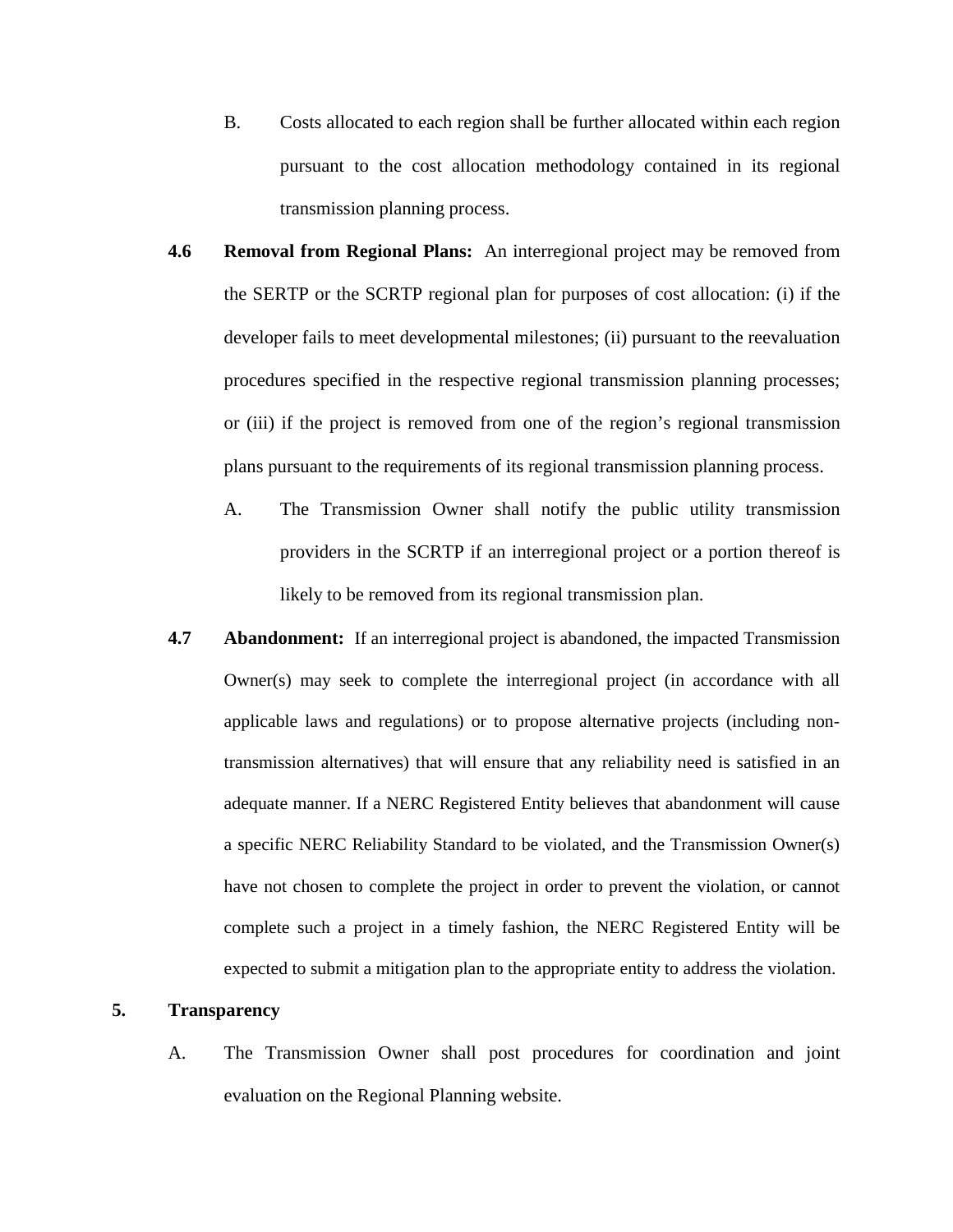- B. Access to the data utilized will be made available through the Regional Planning website subject to the appropriate clearance, as applicable (such as CEII and confidential non-CEII). The Transmission Owner will make available, on the Regional Planning website, links for stakeholders to register (if applicable/available) for the stakeholder committees or distribution lists of the SCRTP planning region.
- C. At the fourth quarter SERTP Summit, or as necessary due to current activity of proposed interregional transmission projects, the Transmission Owner will provide status updates of interregional activities including:
	- o Facilities to be evaluated
	- o Analysis performed
	- o Determinations/results.
- D. Stakeholders will have an opportunity to provide input and feedback within the respective regional transmission planning processes of the SERTP and the SCRTP related to interregional facilities identified, analysis performed, and any determination/results. Stakeholders may participate in either or both regions' regional transmission planning processes to provide their input and feedback regarding the interregional coordination between the SERTP and the SCRTP.
- E. The Transmission Owner will post, on the Regional Planning Website, a list of all interregional transmission projects that are proposed for potential selection in a regional transmission plan for purposes of cost allocation in both the SERTP and the SCRTP that are found not to be eligible for consideration because they do not satisfy the regional project threshold criteria of one or both of the regions. The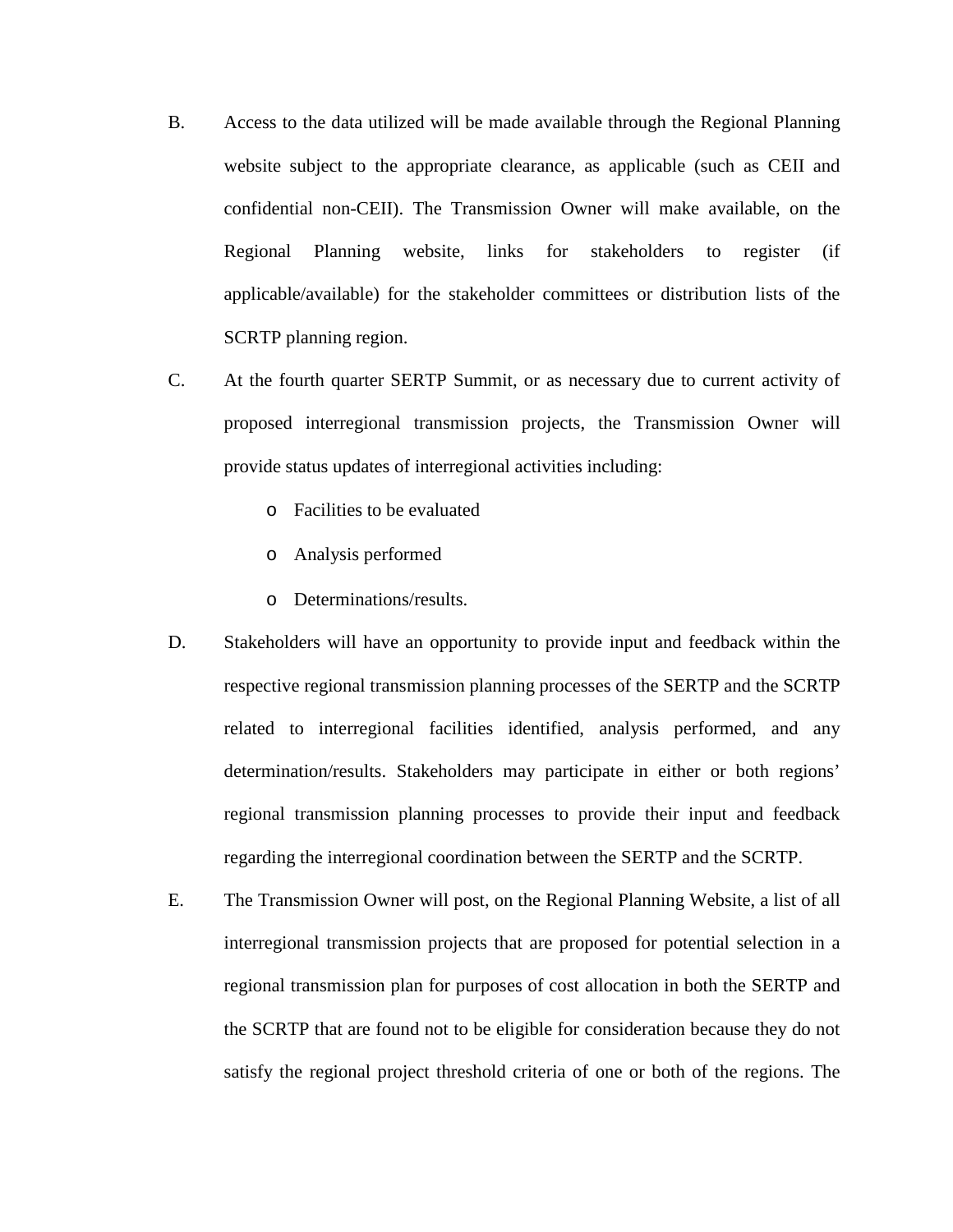Transmission Owner will also post an explanation of the relevant thresholds the proposed interregional project(s) failed to satisfy.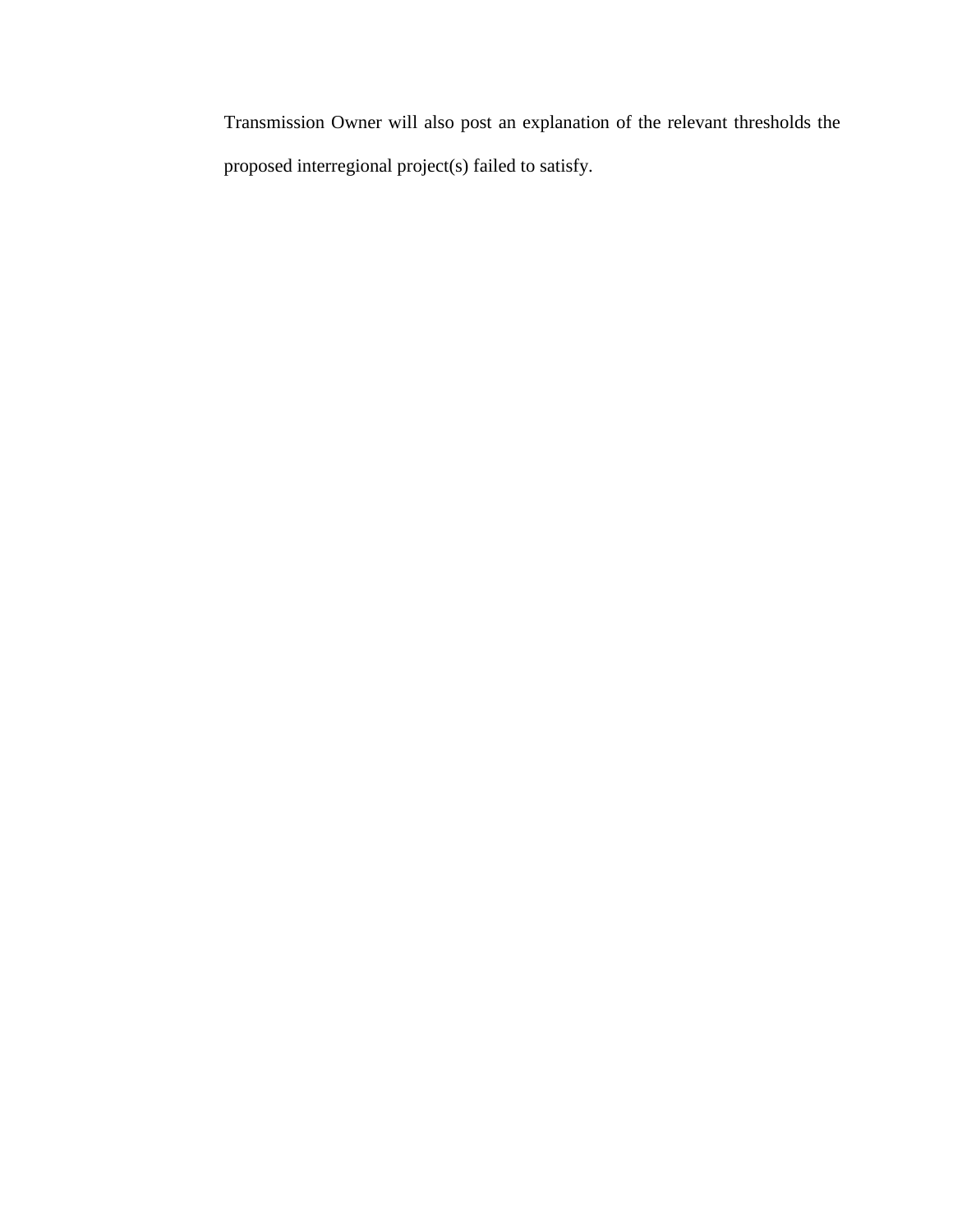Southern Company Services, Inc.

# Exhibit K-7

Interregional Transmission Coordination Between the SERTP and SCRTP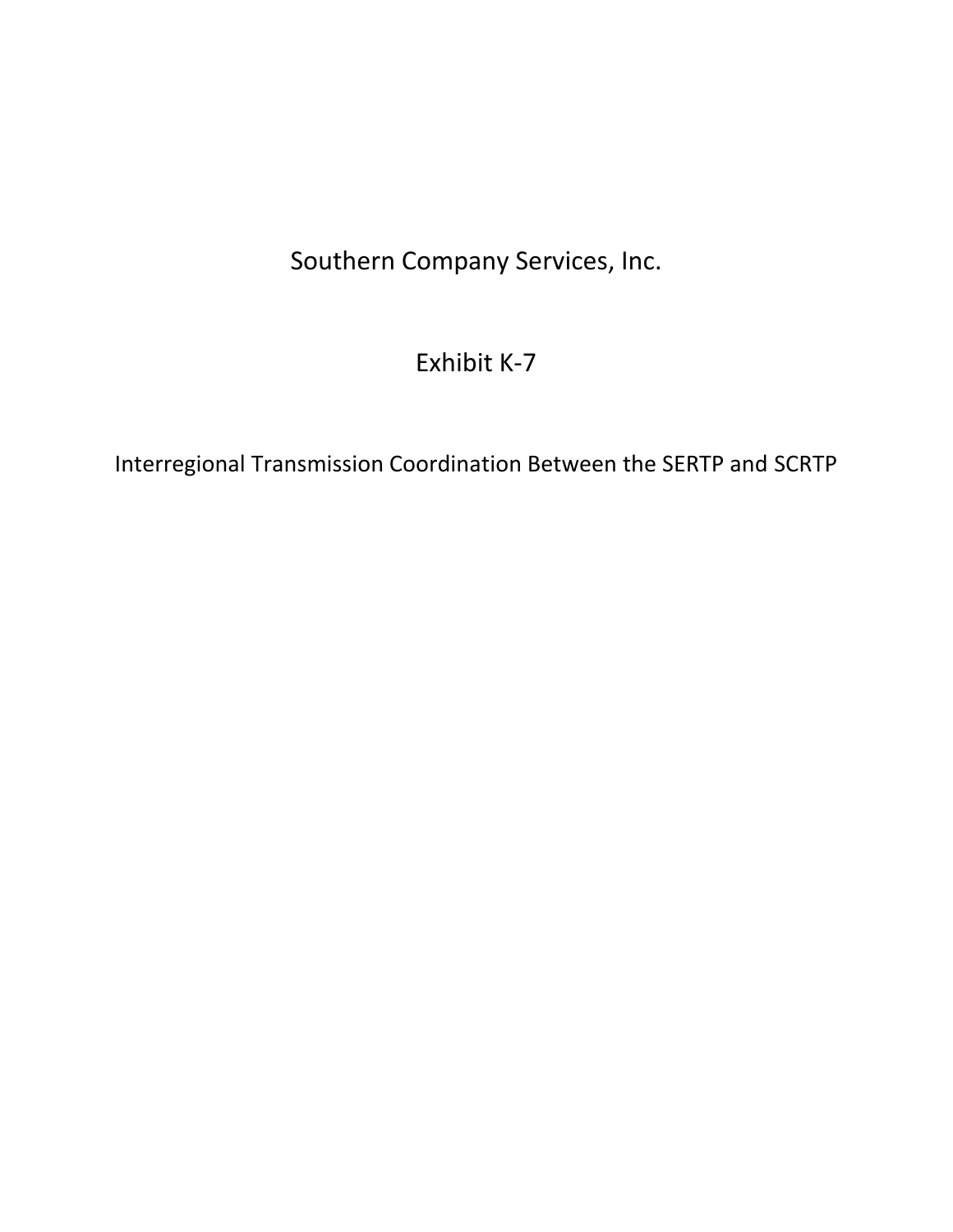#### **EXHIBIT K-7**

#### **Interregional Transmission Coordination Between the SERTP and SCRTP Regions**

The Transmission Provider, through its regional transmission planning process coordinates with the public utility transmission providers in the South Carolina Regional Transmission Planning Process region ("SCRTP") to address transmission planning coordination issues related to interregional transmission facilities. The interregional transmission coordination procedures include a detailed description of the process for coordination between the public utility transmission providers in the SERTP and the SCRTP (i) with respect to an interregional transmission facility that is proposed to be located in both transmission planning regions and (ii) to identify possible interregional transmission facilities that could address transmission needs more efficiently or cost effectively than transmission facilities included in the respective regional or local transmission plans. The interregional transmission coordination procedures are hereby provided in this Exhibit K-7 with additional materials provided on the Regional Planning website.

The Transmission Provider ensures that the following requirements are included in the interregional transmission coordination procedures:

- (1) A commitment to coordinate and share the results of the SERTP and the SCRTP regional transmission plans to identify possible interregional transmission projects that could address transmission needs more efficiently or cost-effectively than separate transmission facilities, as well as a procedure for doing so;
- (2) A formal procedure to identify and jointly evaluate transmission facilities that are proposed to be located in both transmission planning regions;
- (3) A duty to exchange, at least annually, planning data and information; and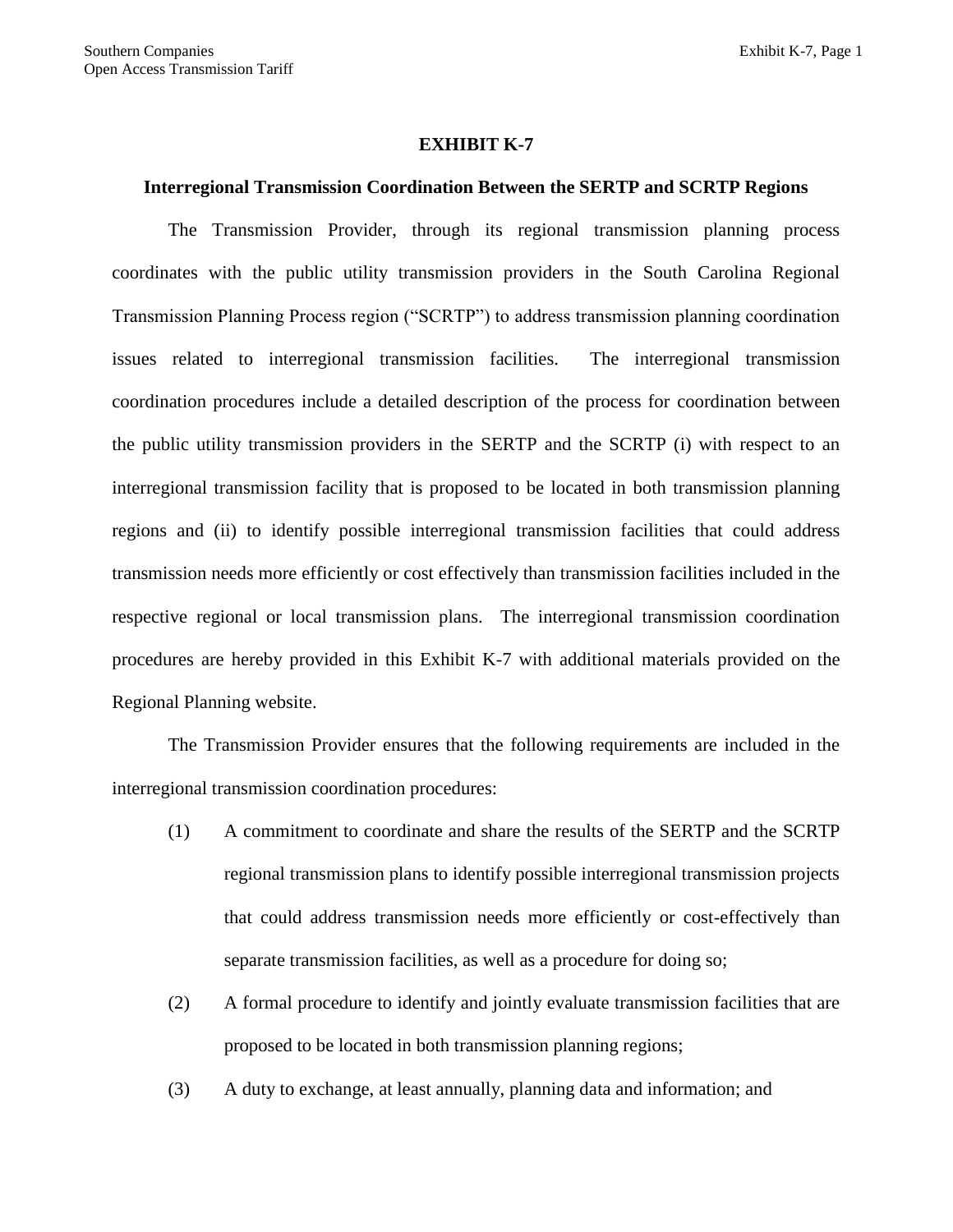(4) A commitment to maintain a website or e-mail list for the communication of information related to the coordinated planning process.

The Transmission Provider has worked with the transmission providers located in the SCRTP to develop a mutually agreeable cost allocation method for new interregional transmission facilities that are located within both transmission planning regions. Such cost allocation methodology, which satisfies the six interregional cost allocation principles set forth in Order No. 1000, is included in this Exhibit K-7.

For purposes of this Exhibit K-7, the SERTP regional transmission planning process is the process described in Attachment K of this Tariff; the SCRTP's regional transmission planning process is the process described in the relevant Attachment Ks (or analog tariff sections) of the public utility transmission providers in the SCRTP. References to the respective regional transmission planning processes in this Exhibit K-7 are intended to identify the activities described in those tariff provisions. Unless noted otherwise, Section references in this Exhibit K-7 refer to Sections within this Exhibit K-7.

#### **INTERREGIONAL TRANSMISSION PLANNING PRINCIPLES**

Representatives of the SERTP and the SCRTP will meet no less than once per year to facilitate the interregional coordination procedures described below (as applicable). Representatives of the SERTP and the SCRTP may meet more frequently during the evaluation of project(s) proposed for purposes of interregional cost allocation between the SERTP and the SCRTP.

- **1. Coordination** 
	- **1.1 Review of Respective Regional and Local plans:** Biennially, the Transmission Provider and the public utility transmission providers in the SCRTP shall review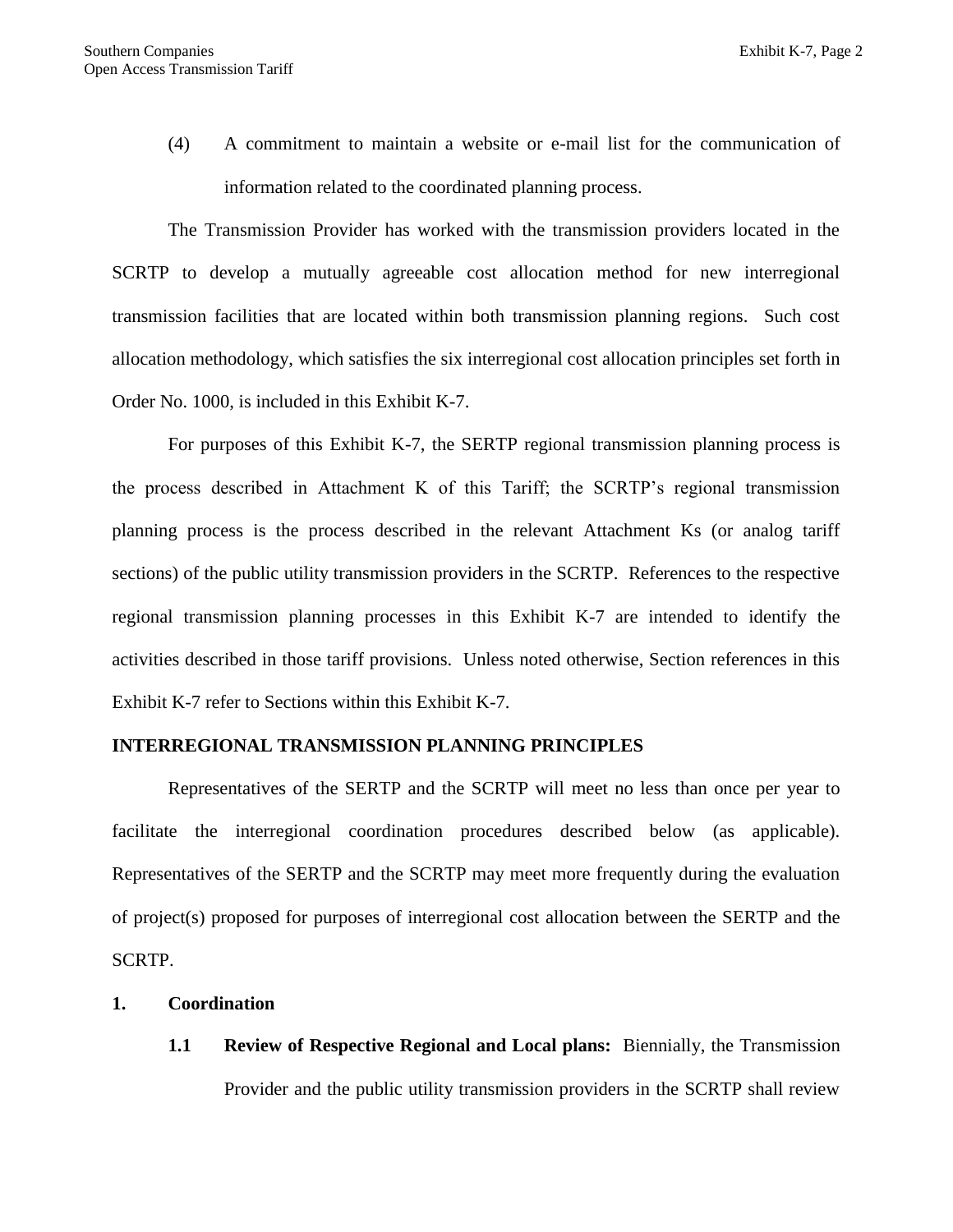each other's current regional and local plan(s) and engage in the data exchange and joint evaluation described in Sections 2 and 3.

- **1.2 Review of Proposed Interregional Projects:** The Transmission Provider and the public utility transmission providers in the SCRTP will coordinate with regard to the evaluation of interregional transmission projects identified by the Transmission Provider and the public utility transmission providers in the SCRTP as well as interregional transmission projects proposed for Interregional Cost Allocation Purposes ("Interregional CAP"), pursuant to Sections 3 and 4, below. Initial coordination activities regarding new interregional proposals will typically begin during the third calendar quarter. The Transmission Provider and the public utility transmission providers in the SCRTP will typically exchange status updates for new interregional transmission project proposals or proposals currently under consideration every six (6) months, or as needed. These status updates will include, if applicable: (i) an update of the region's evaluation of the proposal; (ii) the latest calculation of Regional Benefits (as defined in Section 4.2); (iii) the anticipated timeline for future assessments; and (iv) reevaluations related to the proposal.
- **1.3 Coordination of Assumptions Used in Joint Evaluation:** The Transmission Provider and the public utility transmission providers in the SCRTP will coordinate assumptions used in joint evaluations, as necessary, which include items such as:
	- o Expected timelines/milestones associated with the joint evaluation;
	- o Study assumptions; and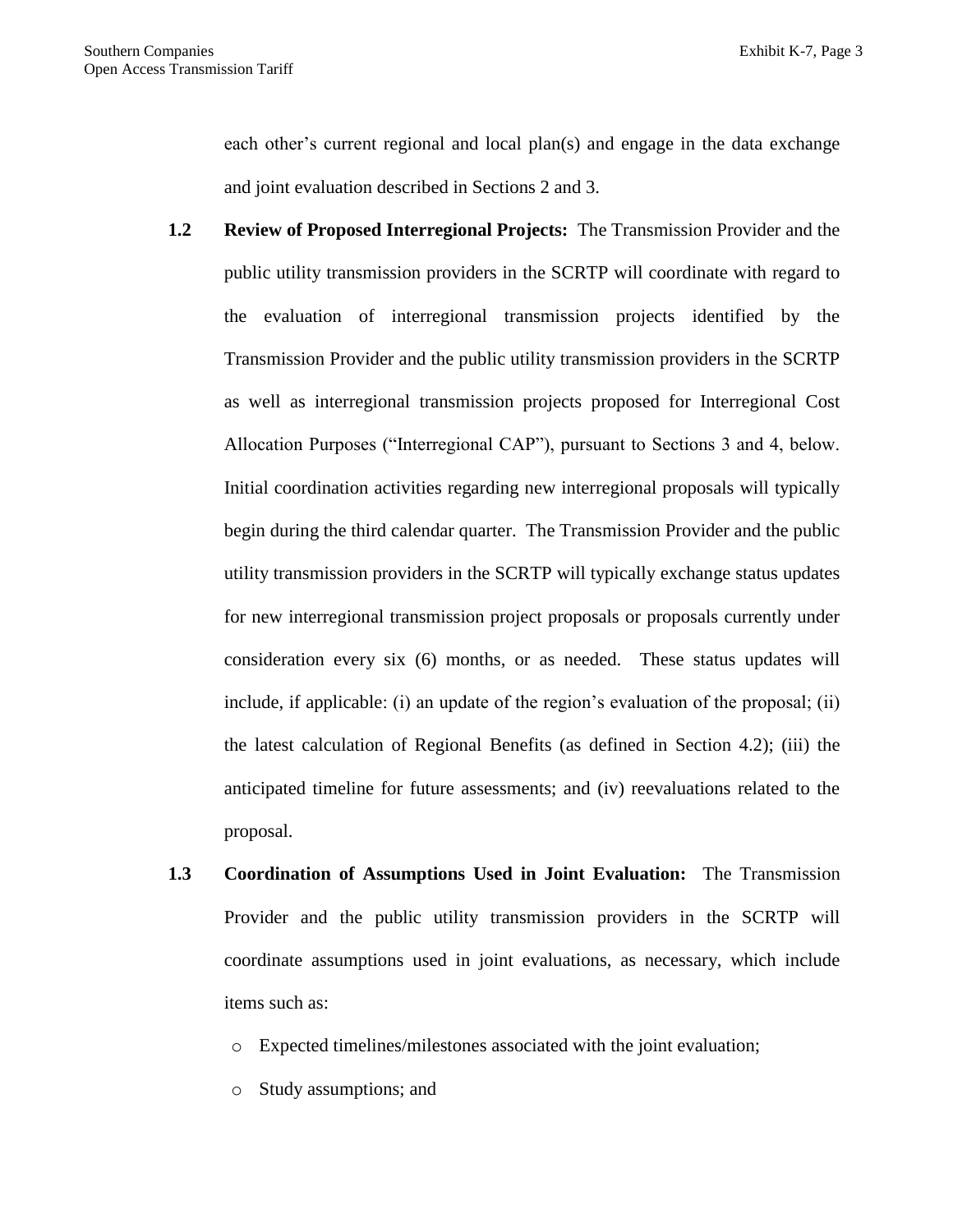o Regional benefit calculations.

#### **2. Data Exchange**

- **2.1** At least annually, the Transmission Provider and the public utility transmission providers in the SCRTP shall exchange power-flow models and associated data used in the regional transmission planning processes to develop their respective then-current regional and local transmission plan(s). This exchange will typically occur by the beginning of each region's transmission planning cycle. Additional transmission-based models and data may be exchanged between the Transmission Provider and the public utility transmission providers in the SCRTP as necessary and if requested. For purposes of the interregional coordination activities outlined in this Exhibit K-7, data and models used in the development of the SERTP and the SCRTP then-current regional and local transmission plans and used in their respective regional transmission planning processes will be exchanged. This data will be posted on the pertinent regional transmission planning process' website, consistent with the posting requirements of the respective regional transmission planning processes, and may be treated as CEII as appropriate. The Transmission Provider shall notify the public utility transmission providers in the SCRTP of such posting.
- **2.2** The SERTP regional and local transmission plans will be posted on the Regional Planning website pursuant to the Transmission Provider's regional transmission planning process. The Transmission Provider will also notify the public utility transmission providers in the SCRTP of such posting. The SCRTP will exchange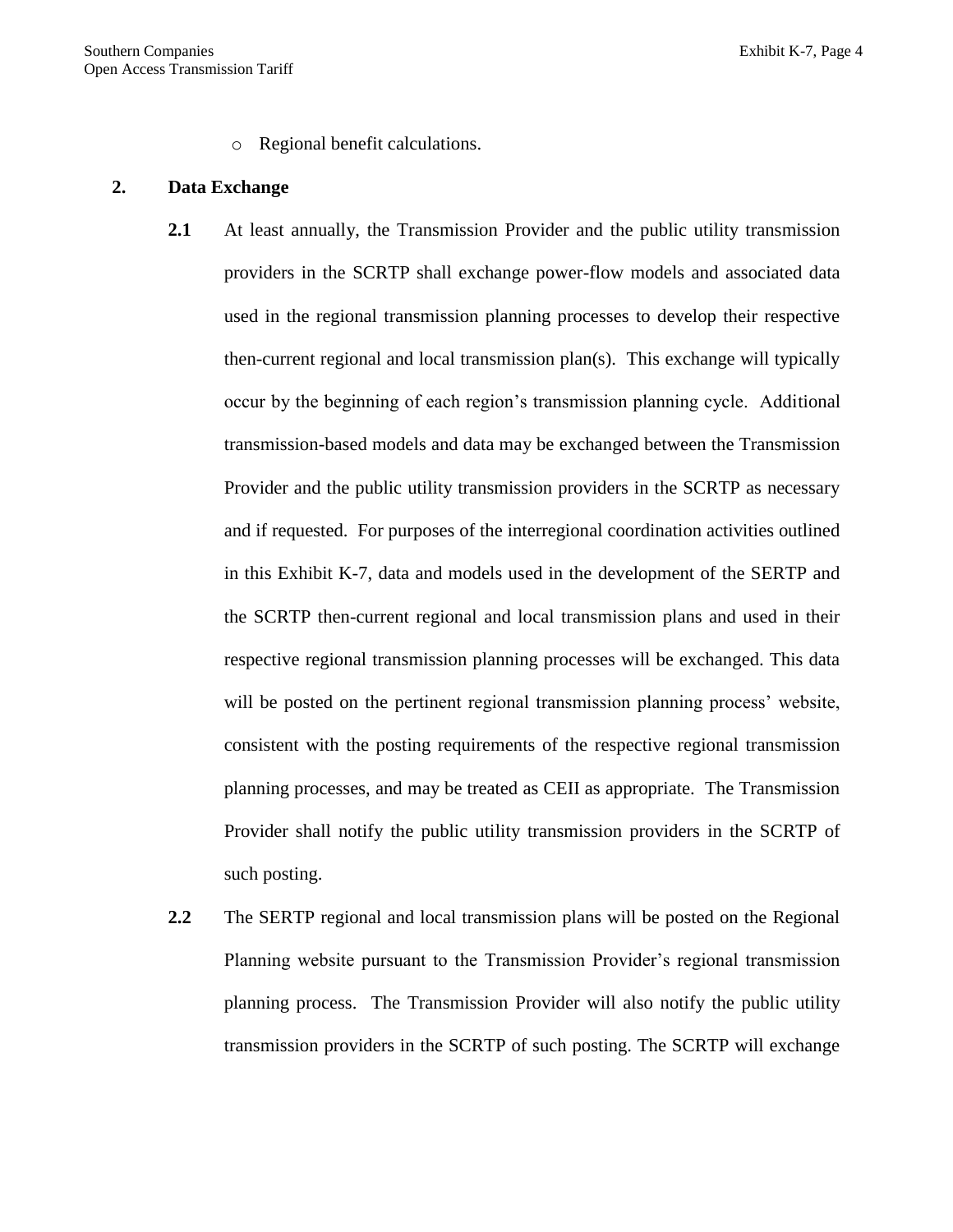its then-current regional and local plan(s) in a similar manner according to its regional transmission planning process.

### **3. Joint Evaluation**

- **3.1 Identification of Interregional Projects:** The Transmission Provider and the public utility transmission providers in the SCRTP shall exchange planning models and data and current regional and local transmission plans as described in Section 2. The Transmission Provider and the public utility transmission providers in the SCRTP will review one another's then-current regional and local plan(s) in accordance with the coordination procedures described in Section 1 and their respective regional transmission planning processes. If, through this review, the Transmission Provider and the public utility transmission providers in the SCRTP identify a potential interregional project that could be more efficient or cost effective than projects included in the respective regional or local plans, the Transmission Provider and the public utility transmission providers in the SCRTP will jointly evaluate the potential project pursuant to Section 3.4.
- **3.2 Identification of Interregional Projects by Stakeholders:** Stakeholders may propose projects that may be more efficient or cost-effective than projects included in the SERTP and the SCRTP regional or local transmission plans. Stakeholders may propose these projects pursuant to the procedures in each region's regional transmission planning processes. The Transmission Provider and the public utility transmission providers in the SCRTP will evaluate interregional projects proposed by stakeholders pursuant to Section 3.4.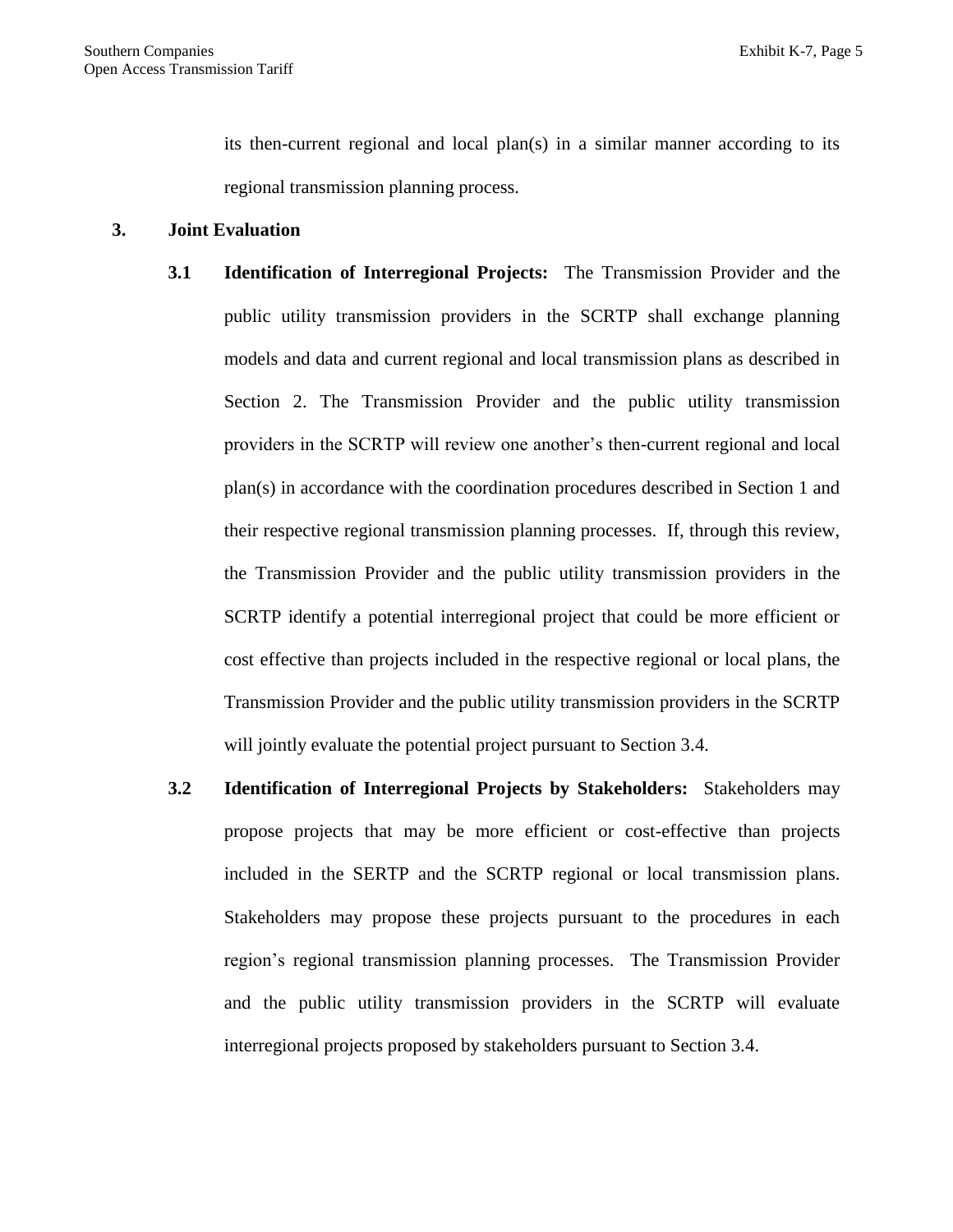- **3.3 Identification of Interregional Projects by Developers**: Interregional transmission projects proposed for potential Interregional CAP must be submitted in both the SERTP and SCRTP regional transmission planning processes. The project submittal must satisfy the requirements of Section 4.1. The submittal must identify the potential transmission project as interregional in scope and identify the SERTP and SCRTP as regions in which the project is proposed to interconnect. The Transmission Provider will verify whether the submittal for the potential interregional transmission project satisfies all applicable requirements. Upon finding that the proposed interregional transmission project satisfies all such applicable requirements, the Transmission Provider will notify the public utility transmission provider(s) in the SCRTP. Once the potential project has been proposed through the regional transmission planning processes in both regions, and upon both regions so notifying one another that the project is eligible for consideration pursuant to their respective regional transmission planning processes, the Transmission Provider and the public utility transmission providers in the SCRTP will jointly evaluate the proposed interregional projects pursuant to Sections 3 and 4.
- **3.4 Evaluation of Interregional Projects:** The Transmission Provider and the public utility transmission providers in the SCRTP shall act through their respective regional transmission planning processes to evaluate potential interregional transmission projects and to determine whether the inclusion of any potential interregional transmission projects in each region's regional transmission plan would be more efficient or cost-effective than projects included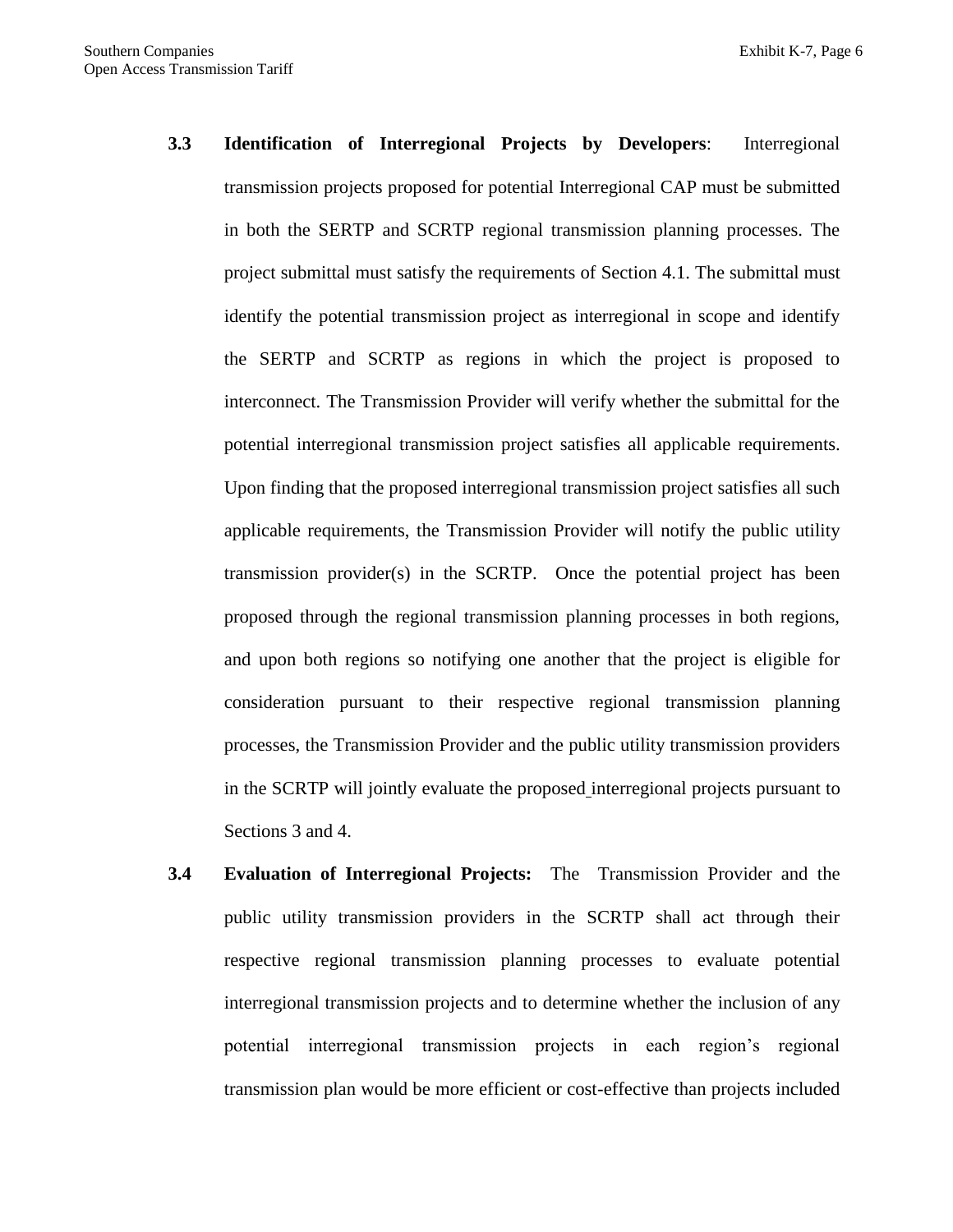in their respective then-current regional or local transmission plans. Such analysis shall be consistent with accepted transmission planning practices of the respective regions and the methods utilized to produce each region's respective regional and local transmission plan(s). The Transmission Provider will evaluate potential interregional transmission projects consistent with Section 6 and Section 11 of Attachment K. To the extent possible and as needed, assumptions and models will be coordinated between the Transmission Provider and the public utility transmission providers in the SCRTP as described in Section 1. Data shall be exchanged to facilitate this evaluation using the procedures described in Section 2.

- **3.5 Initial Evaluation of Interregional Projects Proposed for Interregional Cost Allocation Purposes:** If an interregional project is proposed in the SERTP and the SCRTP for Interregional CAP, the initial evaluation of the project will typically begin during the third calendar quarter, with analysis conducted in the same manner as analysis of interregional projects identified pursuant to Sections 3.1 and 3.2. Projects proposed for Interregional CAP shall also be subject to the requirements of Section 4.
- **4. Cost Allocation:** If an interregional project is proposed for Interregional CAP in the SERTP and the SCRTP, then the following methodology applies:
	- **4.1 Interregional Projects Proposed for Interregional Cost Allocation Purposes:** For a transmission project to be considered for Interregional CAP within the SERTP and the SCRTP, the following criteria must be met:
		- A. The transmission project must be interregional in nature: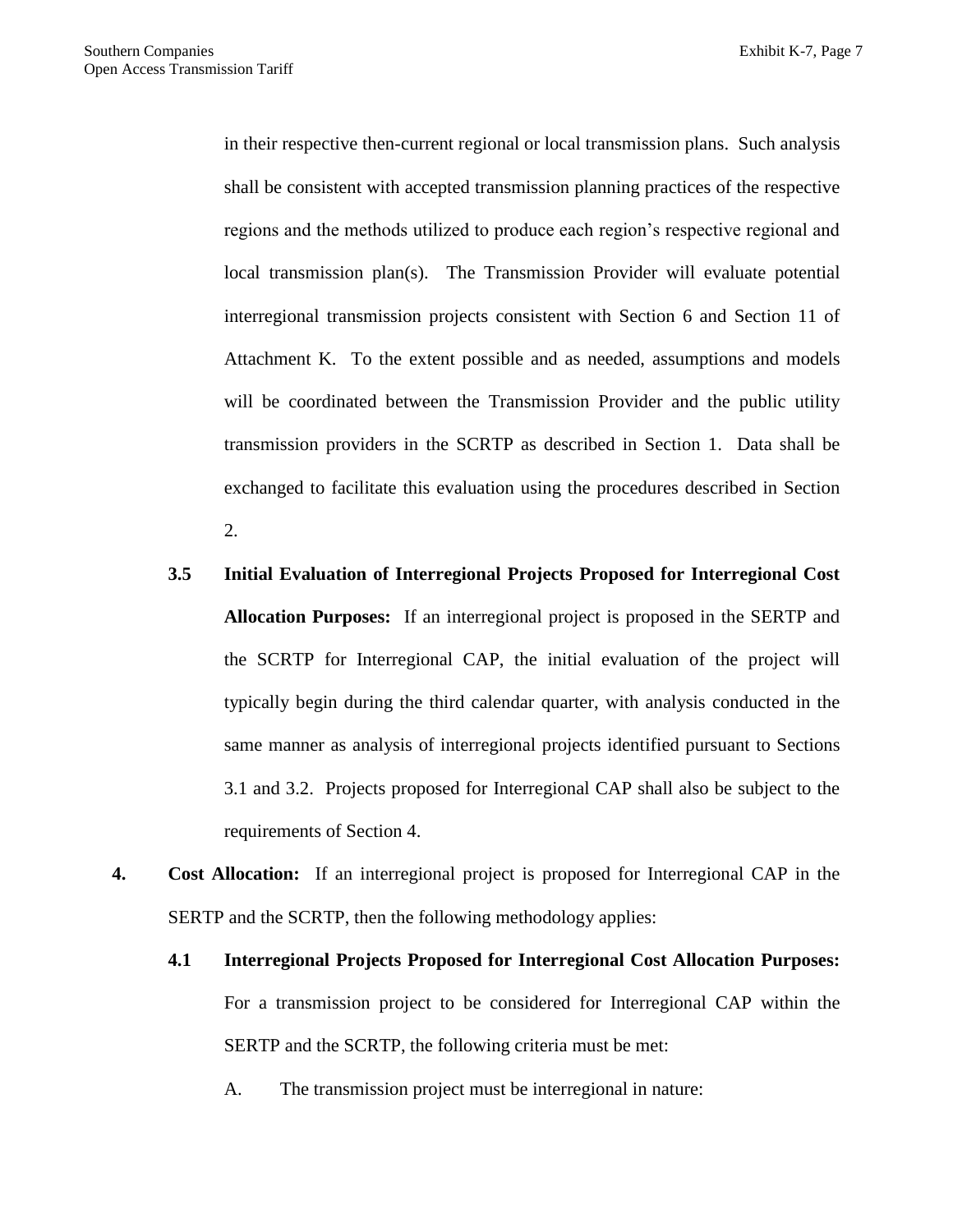- o Be located in both the SERTP and the SCRTP regions;
- o Interconnect to transmission facilities in both the SERTP and SCRTP regions. The facilities to which the project is proposed to interconnect may be either existing transmission facilities or transmission projects included in the regional transmission plan that are currently under development; and
- o Meet the qualification criteria for transmission projects potentially eligible to be included in the regional transmission plans for purposes of cost allocation in both the SERTP and the SCRTP, pursuant to their respective regional transmission planning processes.
- B. On a case-by-case basis, the Transmission Provider and the public utility transmission providers in the SCRTP will consider a transmission project that does not satisfy all of the criteria specified in Section 4.1.A but: (i) meets the threshold criteria for a project proposed to be included in the regional transmission plan for purposes of cost allocation in only one of the two regions; (ii) would be located in both regions; and (iii) would be interconnected to transmission facilities in both the SERTP and SCRTP regions. The facilities to which the project is proposed to interconnect may be either existing transmission facilities or transmission projects included in the regional transmission plan that are currently under development.
- C. The transmission project must be proposed for purposes of cost allocation in both the SERTP and the SCRTP.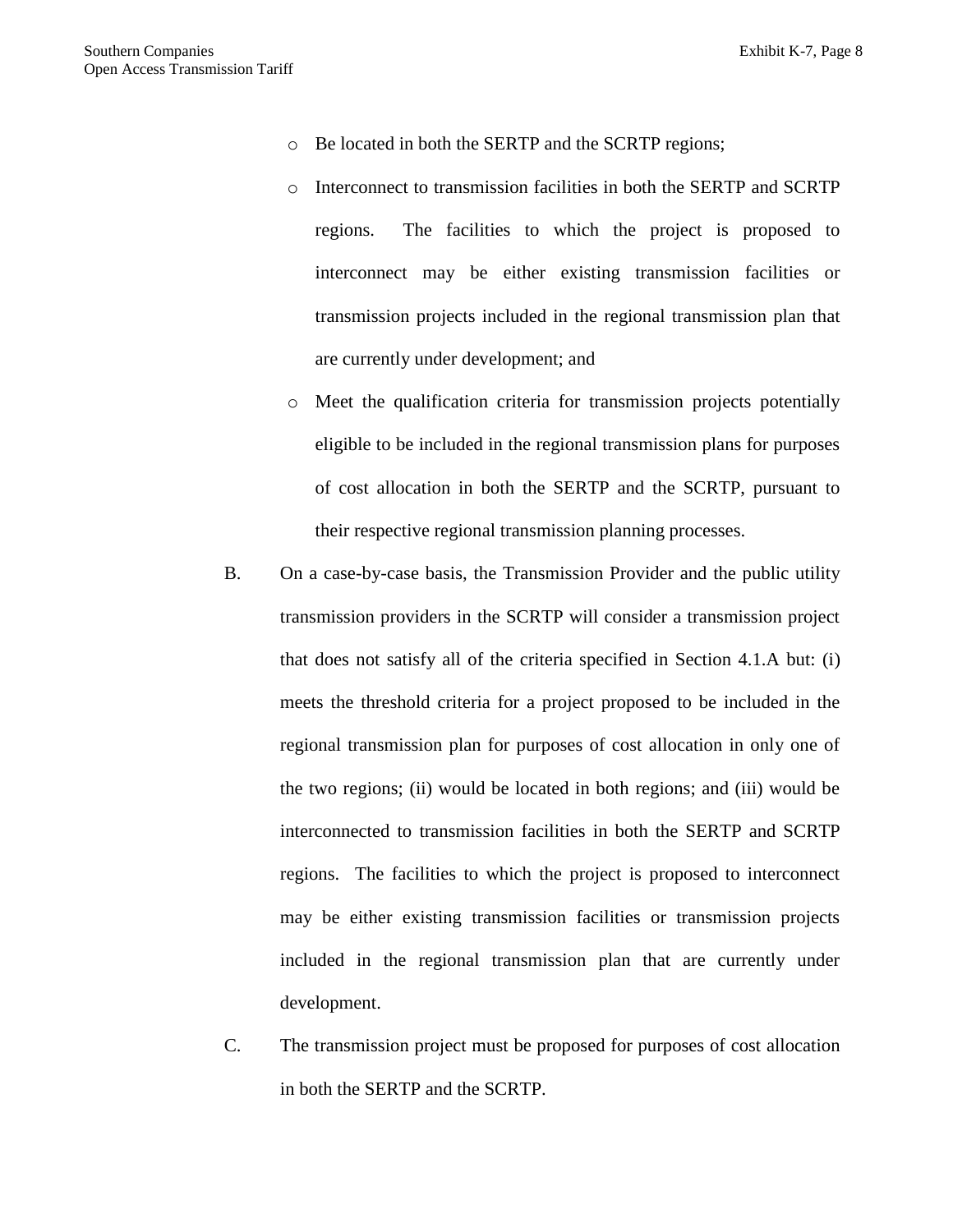- o The transmission developer and project submittal must satisfy all criteria specified in the respective regional transmission processes.
- o The proposal should be submitted in the timeframes outlined in the respective regional transmission planning processes.
- **4.2 Evaluation of Interregional Projects Proposed for Interregional Cost Allocation Purposes:**Interregional projects proposed for Interregional CAP in the SERTP and the SCRTP shall be evaluated within the respective regions as follows:
	- A. Each region, acting through its regional transmission planning process, will evaluate proposals to determine whether the proposed project(s) addresses transmission needs that are currently being addressed with projects in its regional or local transmission plan and, if so, which projects in the regional or local transmission plan could be displaced by the proposed project(s).
	- B. Based upon its evaluation, each region will quantify a Regional Benefit based upon the transmission costs that each region is projected to avoid due to its transmission project(s) being displaced by the proposal.
		- o For purposes of this Exhibit K-7, "Regional Benefit" means the total avoided capital costs of projects included in the then-current regional or local transmission plans that would be displaced if the proposed interregional transmission project was included. The Regional Benefit is not necessarily the same as the benefits used for purposes of *regional* cost allocation.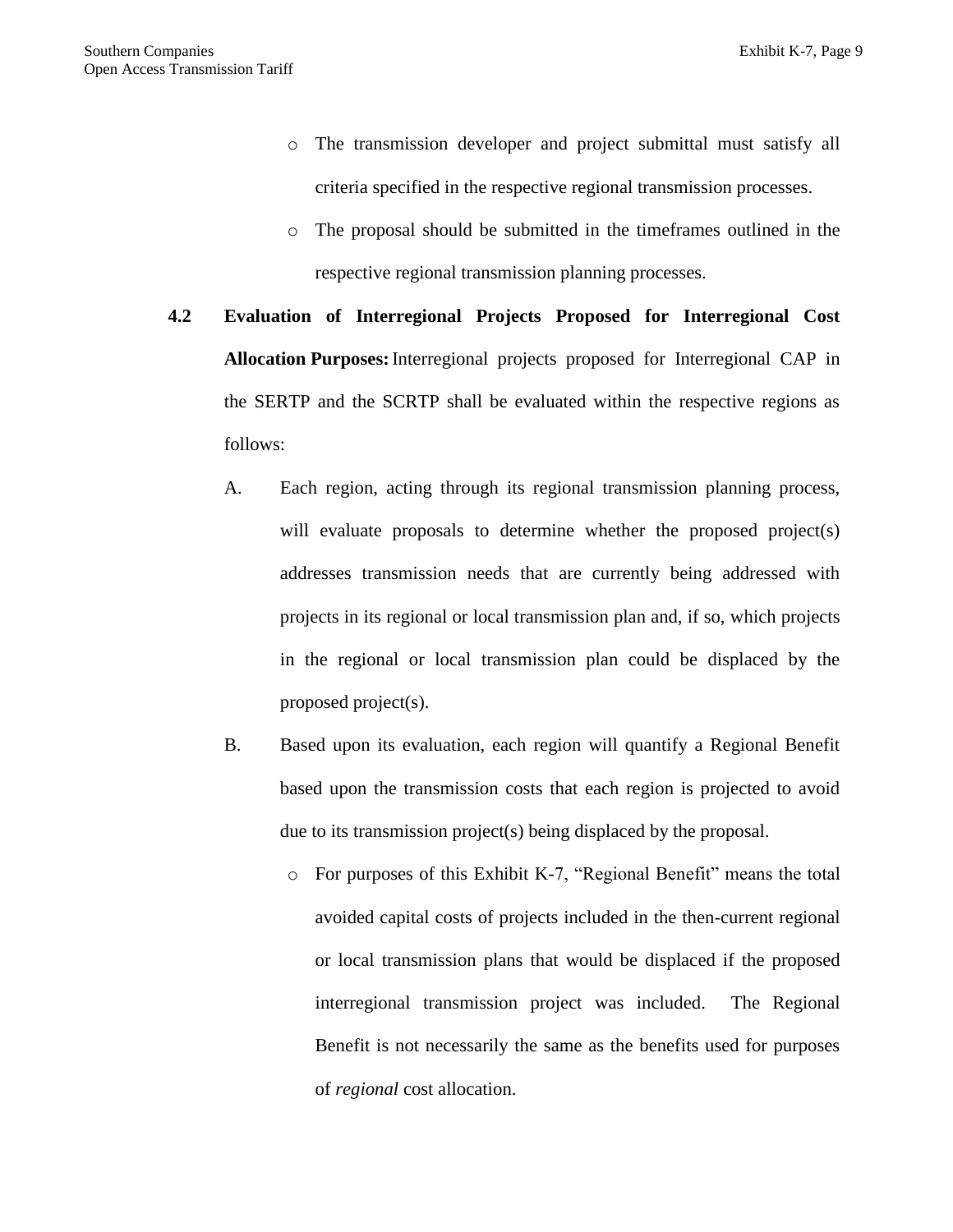- **4.3. Calculation of Benefit to Cost Ratio:** Each region will calculate a regional benefit to cost ("BTC") ratio consistent with its regional process and compare the BTC ratio to its respective threshold to determine if the interregional project appears to be more efficient or cost effective than those projects included in its current regional or local transmission plan. For purposes of this BTC ratio evaluation:
	- A. Each region shall utilize the benefit calculation(s) as defined in such region's regional transmission planning process (for purposes of clarity, these benefits are not necessarily the same as the Regional Benefits determined pursuant to Section 4.2).
	- B. Each region shall utilize the cost calculation(s) as defined in such region's regional transmission planning process. The anticipated percentage allocation of costs of the interregional project to each region shall be based upon the ratio of the region's Regional Benefit to the sum of the Regional Benefits identified for both the SERTP and the SCRTP. The Regional Benefits shall be determined pursuant to the methodology described in Section 4.2.

Regional BTC assessments shall be performed in accordance with each region's regional transmission planning process, including but not limited to subsequent calculations and reevaluations.

**4.4 Inclusion in Regional Transmission Plans:** An interregional project proposed for Interregional CAP in the SERTP and the SCRTP will be included in the respective regional transmission plans for purposes of cost allocation after: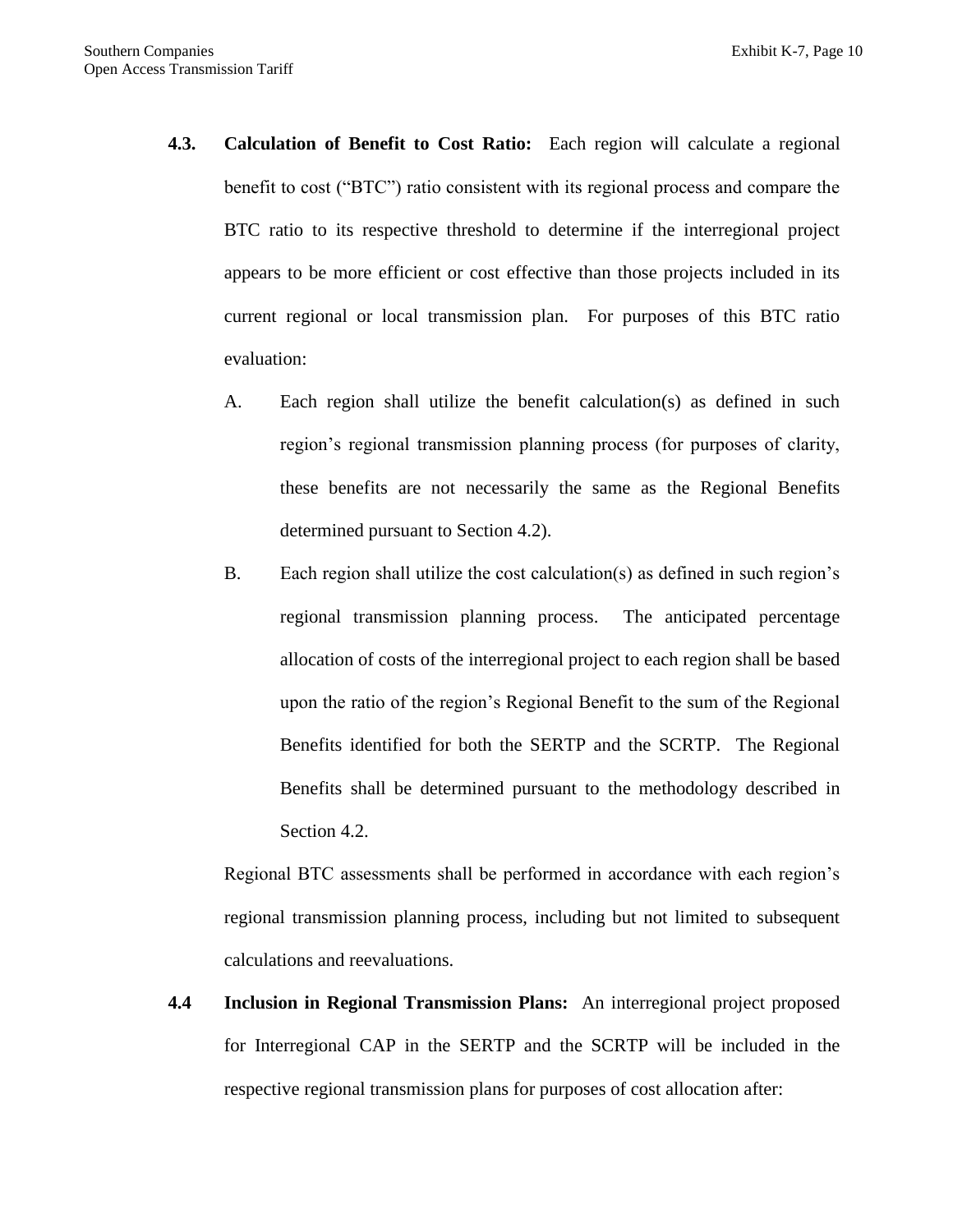- A. Each region has performed all evaluations, as prescribed in its regional transmission planning process, necessary for a project to be included in its regional transmission plan for purposes of cost allocation.
	- o This includes any regional BTC ratio calculations performed pursuant to Section 4.3; and.
- B. Each region has obtained all approvals, as prescribed in its regional process, necessary for a project to be included in the regional transmission plan for purposes of cost allocation have been obtained.
- **4.5 Allocation of Costs Between the SERTP and the SCRTP:** The cost of an interregional project, selected for purposes of cost allocation in the regional transmission plans of both the SERTP and the SCRTP, will be allocated as follows:
	- A. Each region will be allocated a portion of the interregional project's costs in proportion to such region's Regional Benefit to the sum of the Regional Benefits identified for both the SERTP and the SCRTP.
		- o The Regional Benefits used for this determination shall be based upon the last Regional Benefit calculation performed – pursuant to the method described in Section 4.2. – before each region included the project in its regional transmission plan for purposes of cost allocation and as approved by each region.
	- B. Costs allocated to each region shall be further allocated within each region pursuant to the cost allocation methodology contained in its regional transmission planning process.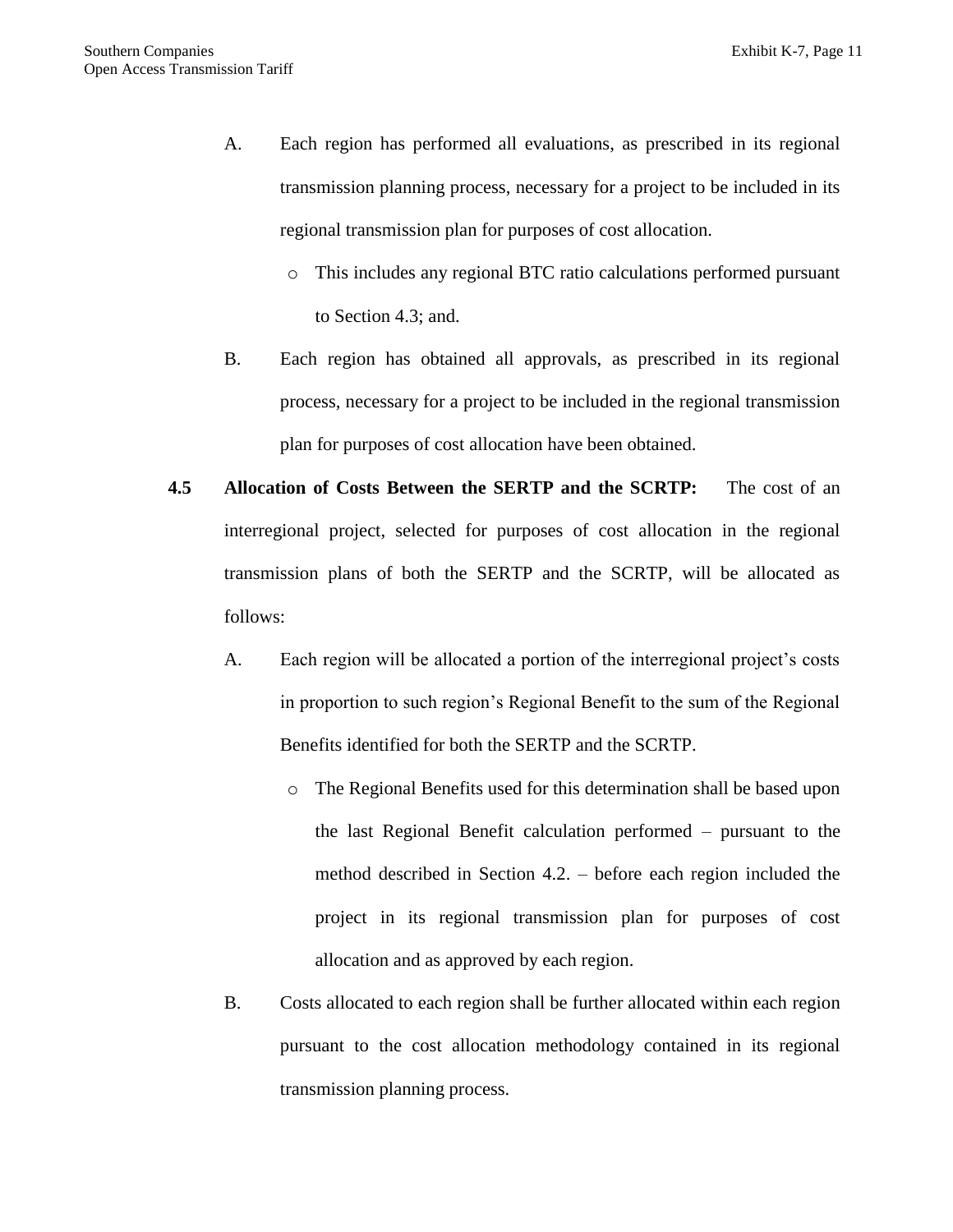- **4.6 Removal from Regional Plans:** An interregional project may be removed from the SERTP or the SCRTP regional plan for purposes of cost allocation: (i) if the developer fails to meet developmental milestones; (ii) pursuant to the reevaluation procedures specified in the respective regional transmission planning processes; or (iii) if the project is removed from one of the region's regional transmission plans pursuant to the requirements of its regional transmission planning process.
	- A. The Transmission Provider shall notify the public utility transmission providers in the SCRTP if an interregional project or a portion thereof is likely to be removed from its regional transmission plan.
- **4.7 Abandonment:** If an interregional project is abandoned, the impacted Transmission Provider(s) may seek to complete the interregional project (in accordance with all applicable laws and regulations) or to propose alternative projects (including non-transmission alternatives) that will ensure that any reliability need is satisfied in an adequate manner. If a NERC Registered Entity believes that abandonment will cause a specific NERC Reliability Standard to be violated, and the Transmission Provider(s) have not chosen to complete the project in order to prevent the violation, or cannot complete such a project in a timely fashion, the NERC Registered Entity will be expected to submit a mitigation plan to the appropriate entity to address the violation.

### **5. Transparency**

A. The Transmission Provider shall post procedures for coordination and joint evaluation on the Regional Planning website.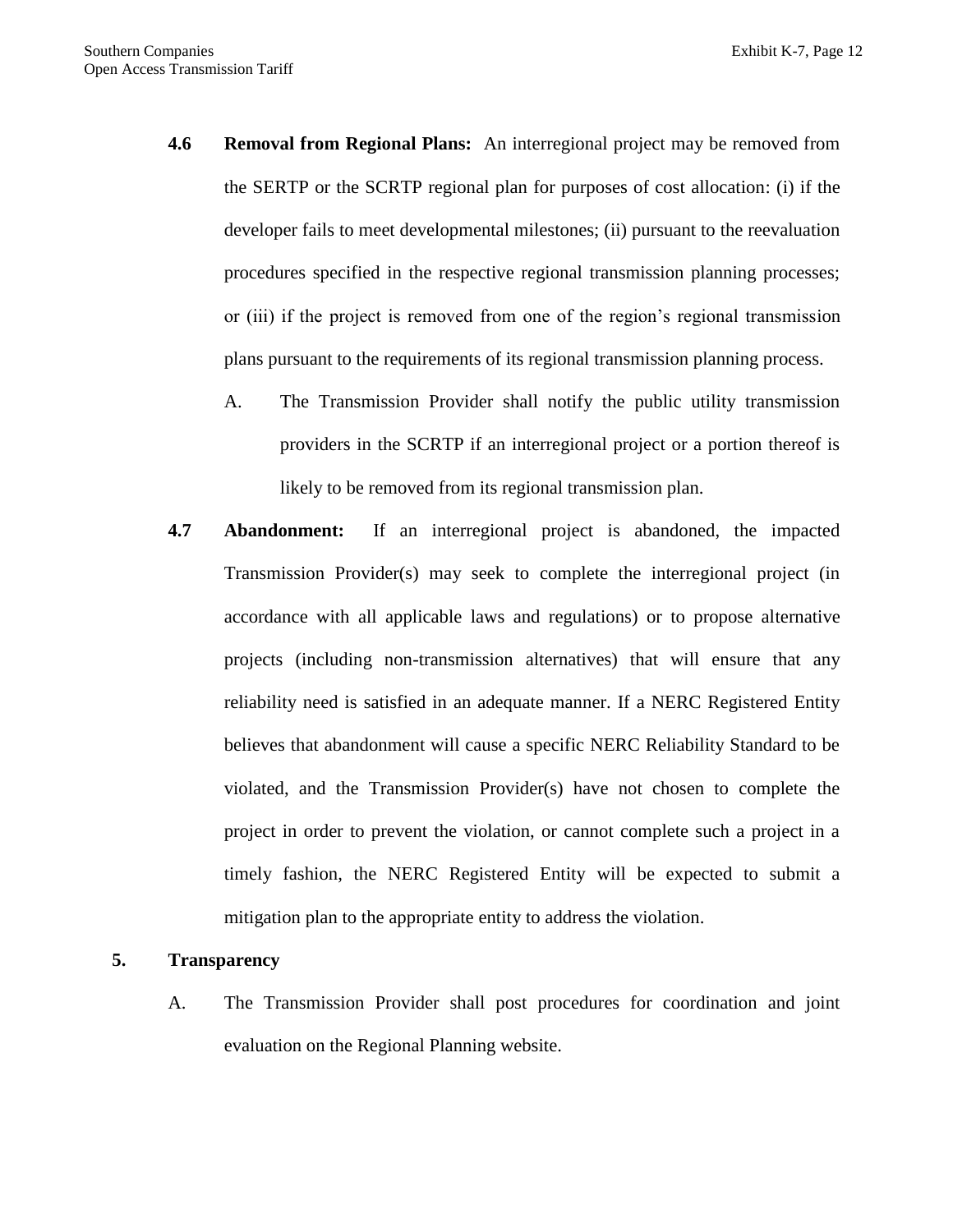- B. Access to the data utilized will be made available through the Regional Planning website subject to the appropriate clearance, as applicable (such as CEII and confidential non-CEII). The Transmission Provider will make available, on the Regional Planning website, links for stakeholders to register (if applicable/available) for the stakeholder committees or distribution lists of the SCRTP planning region.
- C. At the fourth quarter SERTP Summit, or as necessary due to current activity of proposed interregional transmission projects, the Transmission Provider will provide status updates of interregional activities including:
	- o Facilities to be evaluated;
	- o Analysis performed; and
	- o Determinations/results.
- D. Stakeholders will have an opportunity to provide input and feedback within the respective regional transmission planning processes of the SERTP and the SCRTP related to interregional facilities identified, analysis performed, and any determination/results. Stakeholders may participate in either or both regions' regional transmission planning processes to provide their input and feedback regarding the interregional coordination between the SERTP and the SCRTP.
- E. The Transmission Provider will post, on the Regional Planning Website, a list of all interregional transmission projects that are proposed for potential selection in a regional transmission plan for purposes of cost allocation in both the SERTP and the SCRTP that are found not to be eligible for consideration because they do not satisfy the regional project threshold criteria of one or both of the regions. The